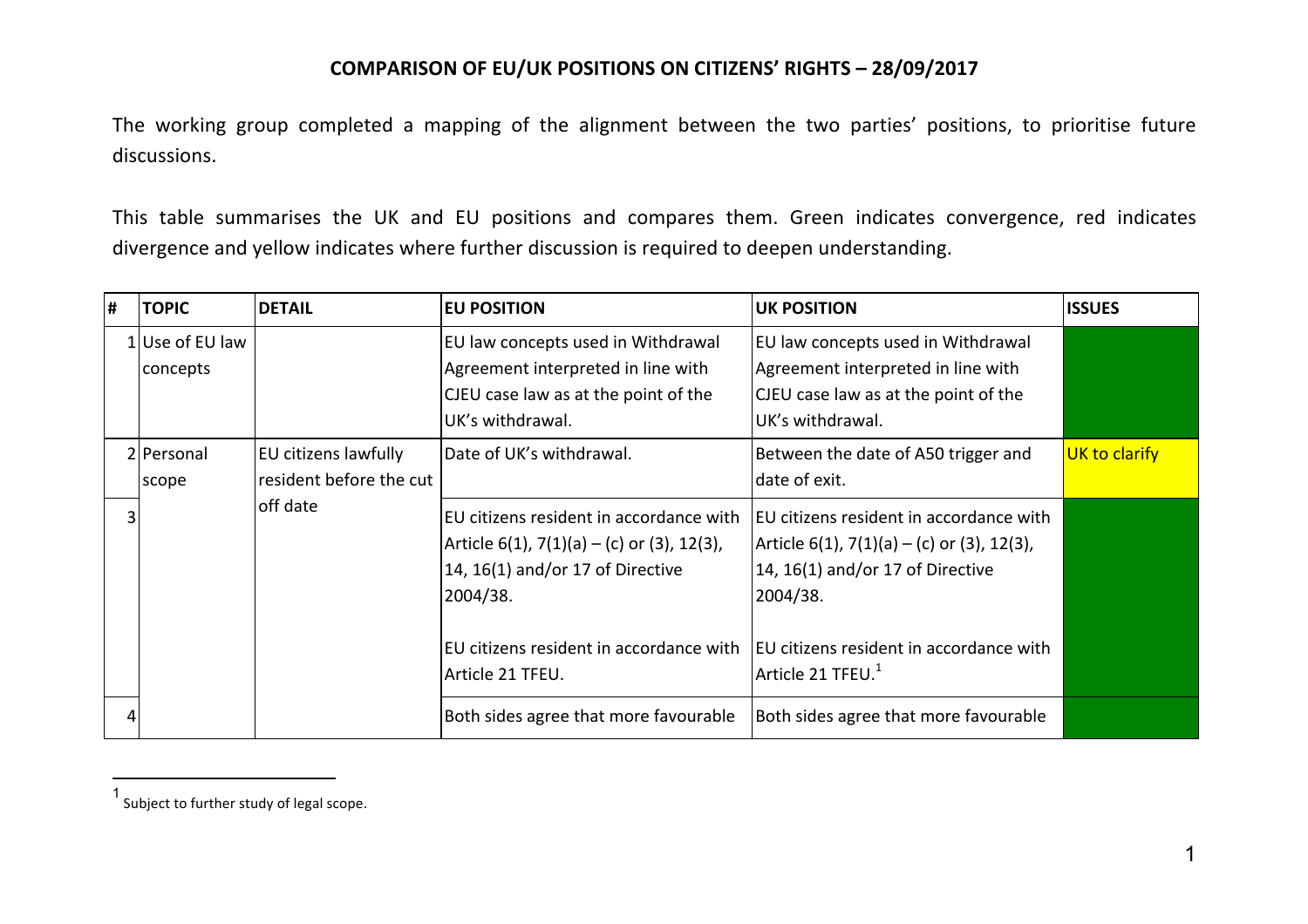| # | <b>TOPIC</b> | <b>DETAIL</b>    | <b>EU POSITION</b>                                                                                                                                                                                                                                                                                                                                                                                                                     | <b>UK POSITION</b>                                                                                                                                                                                                                                                                                                                                                                                                                     | <b>ISSUES</b> |
|---|--------------|------------------|----------------------------------------------------------------------------------------------------------------------------------------------------------------------------------------------------------------------------------------------------------------------------------------------------------------------------------------------------------------------------------------------------------------------------------------|----------------------------------------------------------------------------------------------------------------------------------------------------------------------------------------------------------------------------------------------------------------------------------------------------------------------------------------------------------------------------------------------------------------------------------------|---------------|
|   |              |                  | national provisions can apply as per<br>Article 37 of 2004/38.                                                                                                                                                                                                                                                                                                                                                                         | national provisions can apply as per<br>Article 37 of 2004/38.                                                                                                                                                                                                                                                                                                                                                                         |               |
|   | 5            | Frontier workers | Those who are working as a frontier<br>worker at the specified date fall within<br>for as long as they retain the status of a $ $ for as long as they retain the status of a<br>frontier worker. Such workers retain<br>the rights they currently enjoy to enter<br>and to work in the host country. The<br>rights they enjoy in their country of<br>residence are similarly protected.                                                | Those who are working as a frontier<br>worker at the specified date fall within<br>the scope of the Withdrawal Agreement the scope of the Withdrawal Agreement<br>lfrontier worker. Such workers retain<br>the rights they currently enjoy to enter<br>and to work in the host country. The<br>rights they enjoy in their country of<br>residence are similarly protected.                                                             |               |
|   | 6            |                  | A UK national or an EU citizen pursuing<br>genuine and effective work as an<br>employed or self-employed person in<br>one or more host states and who<br>resides in another state, unless or until<br>they no longer retain the status of a<br>worker (equivalent to that as defined in<br>the Free Movement Directive) or they<br>cease to work across a frontier in<br>accordance with Articles 45 and 49<br>TFEU and Reg. 492/2011. | A UK national or an EU citizen pursuing<br>genuine and effective work as an<br>employed or self-employed person in<br>one or more host states and who<br>resides in another state, unless or until<br>they no longer retain the status of a<br>worker (equivalent to that as defined in<br>the Free Movement Directive) or they<br>cease to work across a frontier in<br>accordance with Articles 45 and 49<br>TFEU and Reg. 492/2011. |               |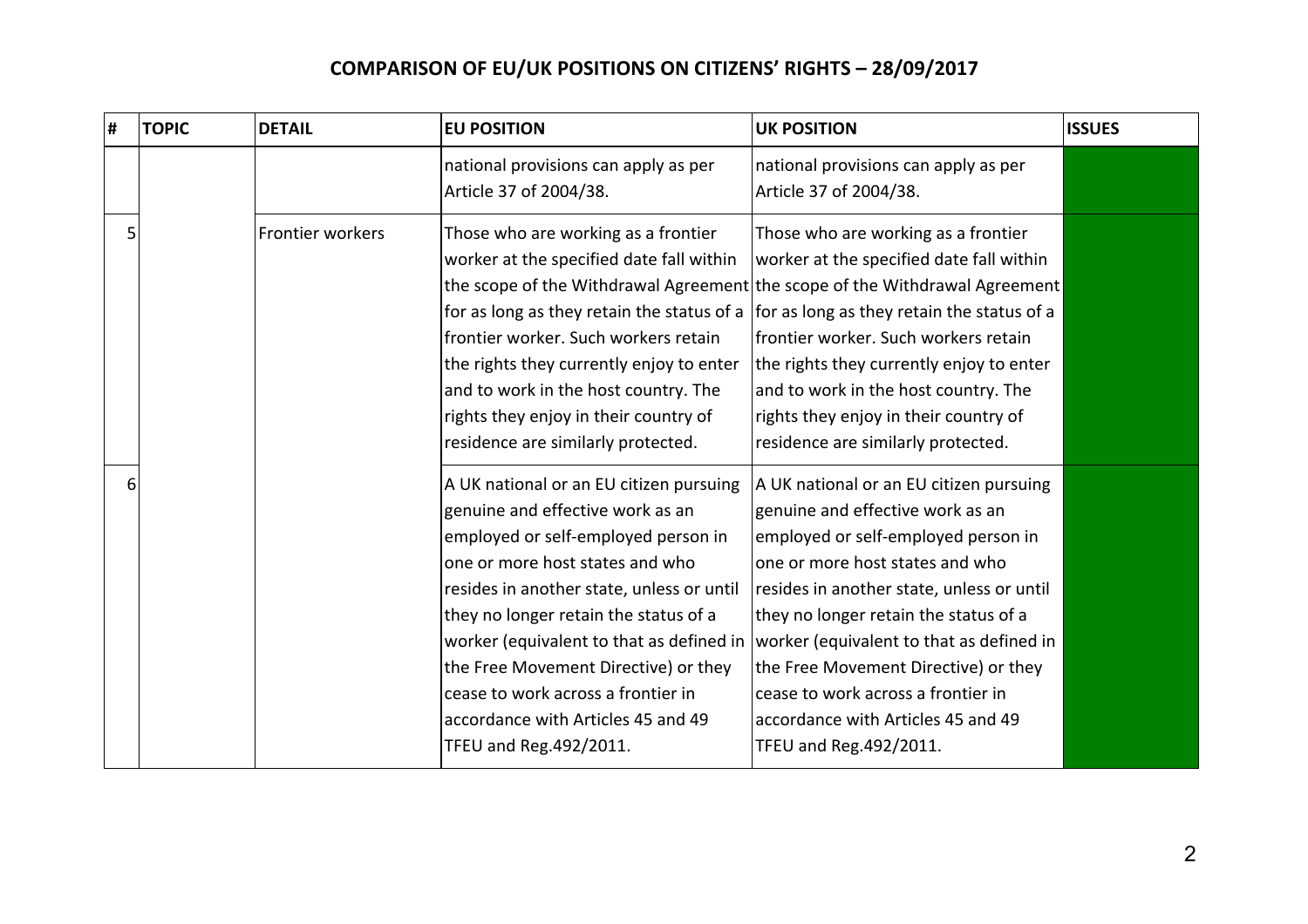| # | <b>TOPIC</b> | <b>DETAIL</b>             | <b>EU POSITION</b>                                                                                                                                                                                                                                                                                                                                                                                                                                      | <b>UK POSITION</b>                                                                                                                                                                                                                                                                                                                                                                                             | <b>ISSUES</b>                                                      |
|---|--------------|---------------------------|---------------------------------------------------------------------------------------------------------------------------------------------------------------------------------------------------------------------------------------------------------------------------------------------------------------------------------------------------------------------------------------------------------------------------------------------------------|----------------------------------------------------------------------------------------------------------------------------------------------------------------------------------------------------------------------------------------------------------------------------------------------------------------------------------------------------------------------------------------------------------------|--------------------------------------------------------------------|
| 7 |              | Current family<br>members | Irrespective of their nationality,<br>• family members as defined in Article<br>2 of Directive 2004/38; and<br>• other family members as defined<br>under Article 3 of Directive 2004/38<br>who are lawfully resident before the<br>cut-off date in accordance with Article<br>$7(1)(d)$ , 7(2), 16(2) or 17(3) or (4) of<br>Directive 2004/38.<br>EU citizens resident in accordance with<br>Article 21 TFEU.                                          | Irrespective of their nationality,<br>• family members as defined in Article<br>2 of Directive 2004/38; and<br>• other family members as defined<br>under Article 3 of Directive 2004/38<br>who are lawfully resident before the<br>cut-off date in accordance with Article<br>$7(1)(d)$ , 7(2), 16(2) or 17(3) or (4) of<br>Directive 2004/38.<br>EU citizens resident in accordance with<br>Article 21 TFEU. |                                                                    |
| 8 |              |                           | Residents above will fall within the<br>scope of the Withdrawal Agreement as<br>a family member. Full residence rights<br>(including permanent residence) and<br>rights attached to residence (such as<br>the right of equal treatment and the<br>right to work or to be self-employed)<br>under the agreement of EU/UK family<br>members are maintained and shall<br>continue to do so if they take up<br>employment or self-employment<br>activities. | Rights under the Withdrawal<br>Agreement of EU/UK national family<br>members are maintained irrespective of this in the<br>changes in status (e.g. an EU citizen<br>dependent child becoming a worker).                                                                                                                                                                                                        | <b>EU to clarify</b><br>how to reflect<br>withdrawal<br>agreement. |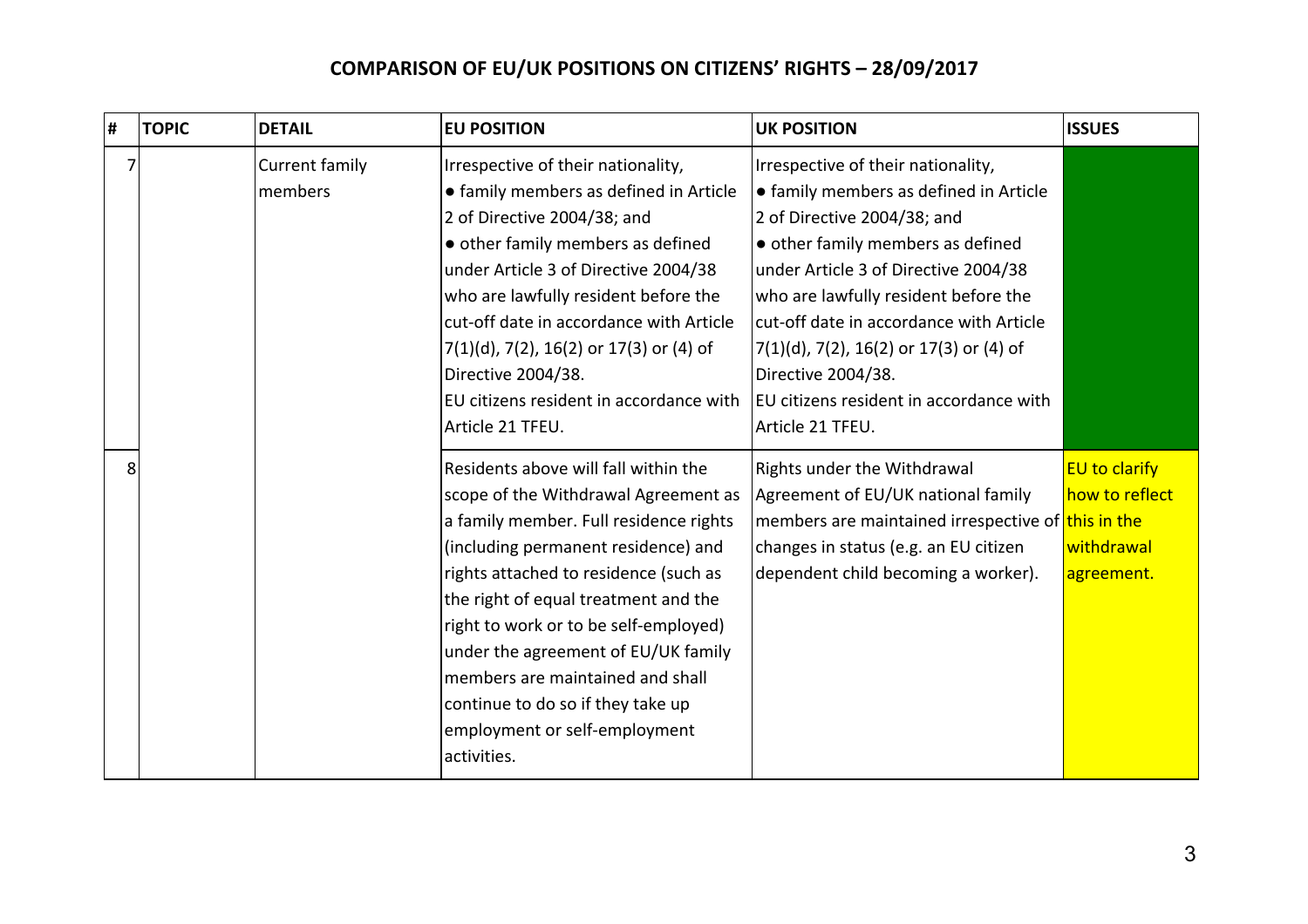| $\pmb{\sharp}$ |    | <b>TOPIC</b> | <b>DETAIL</b>                                            | <b>EU POSITION</b>                                                                                                                                                                                                                                                                                                                                                                                                                   | <b>UK POSITION</b>                                                                                                                                                                                                                                                                                                                                                                                                                  | <b>ISSUES</b> |
|----------------|----|--------------|----------------------------------------------------------|--------------------------------------------------------------------------------------------------------------------------------------------------------------------------------------------------------------------------------------------------------------------------------------------------------------------------------------------------------------------------------------------------------------------------------------|-------------------------------------------------------------------------------------------------------------------------------------------------------------------------------------------------------------------------------------------------------------------------------------------------------------------------------------------------------------------------------------------------------------------------------------|---------------|
|                | 9  |              |                                                          | residence who are lawfully resident in<br>accordance with Article 12 and 13 of<br>Directive 2004/38 on the date of the<br>UK's withdrawal will fall within the<br>scope of the Withdrawal Agreement.                                                                                                                                                                                                                                 | Family members with a retained right of Family members with a retained right of<br>residence who are lawfully resident in<br>accordance with Article 12 and 13 of<br>Directive 2004/38 on the date of the<br>UK's withdrawal will fall within the<br>scope of the Withdrawal Agreement.                                                                                                                                             |               |
|                | 10 |              |                                                          | Rights of EU child to pursue education<br>(Chen/Teixeira) protected for period of<br>child's education.                                                                                                                                                                                                                                                                                                                              | Rights of EU child to pursue education<br>(Chen/Teixeira) protected for period of<br>child's education.                                                                                                                                                                                                                                                                                                                             |               |
|                | 11 |              | Family reunion and<br>future family members<br>post exit | This is an issue of preserving rights<br>under EU law and not an issue of equal<br>treatment. Family members as defined<br>in Directive 2004/38 who accompany or<br>join the EU citizen after the date of<br>withdrawal may continue to benefit<br>from rights of residence under same<br>provisions as current family members.<br>Children born after UK's withdrawal<br>would be able to join their parents as a<br>family member. | Equal treatment as between EU and<br>British citizens as regards applicable<br>rules.<br>Future family members will be subject<br>to the same rules that apply to non-EU<br>nationals joining British citizens, or<br>alternatively to the post-exit<br>immigration arrangements for the EU<br>citizens who arrive after the specified<br>date.<br>Children born to an EU citizen parent<br>with settled status in the UK after the |               |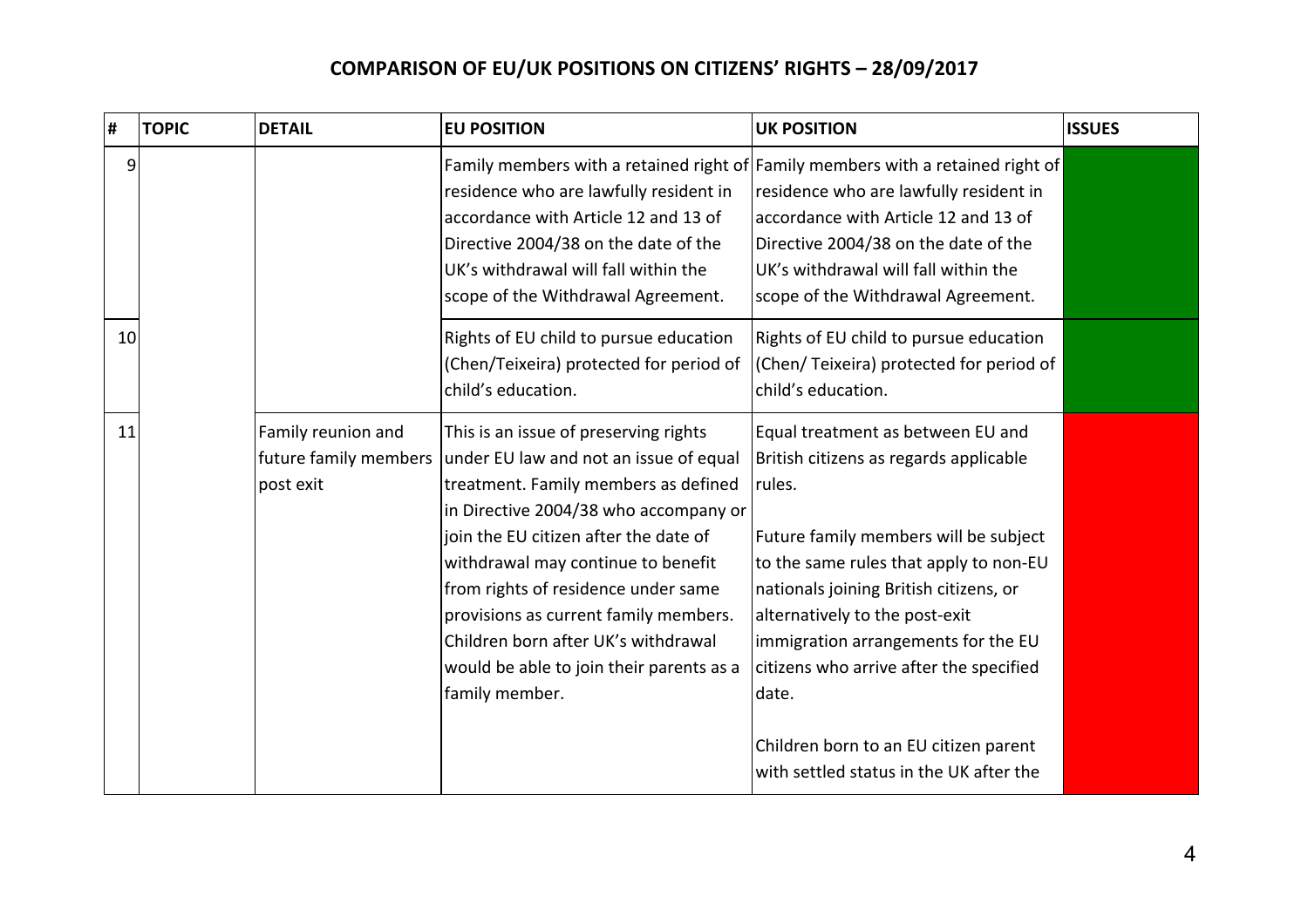| H. | <b>TOPIC</b>                  | <b>DETAIL</b>               | <b>EU POSITION</b>                                                                                                                                                                                                                                                                             | <b>UK POSITION</b>                                                                                                                                      | <b>ISSUES</b>                                          |
|----|-------------------------------|-----------------------------|------------------------------------------------------------------------------------------------------------------------------------------------------------------------------------------------------------------------------------------------------------------------------------------------|---------------------------------------------------------------------------------------------------------------------------------------------------------|--------------------------------------------------------|
|    |                               |                             |                                                                                                                                                                                                                                                                                                | date of withdrawal will be eligible to<br>immediately acquire settled status or<br>British citizenship if born in UK as an<br>independent right holder. |                                                        |
|    | 12 Nature of the<br>agreement | Source                      | International Treaty which creates<br>obligations which are binding in<br>international law on the Parties.                                                                                                                                                                                    | International Treaty which creates<br>obligations which are binding in<br>international law on the Parties.                                             |                                                        |
| 13 |                               | of rights                   | Individual enforcement Directly effective provisions of<br>agreement enforceable through the<br>domestic courts of EU27 and UK.<br>(i.e. individuals can rely directly on<br>Withdrawal Agreement provisions in<br>front of domestic courts to override<br>domestic implementing legislation). | UK to incorporate the Withdrawal<br>Agreement fully into UK law and ensure<br>the UK courts can refer directly to it.                                   | UK to clarify.                                         |
| 14 |                               | Role of CJEU                |                                                                                                                                                                                                                                                                                                |                                                                                                                                                         | For discussion in<br><b>Governance</b><br><b>Group</b> |
| 15 |                               | Monitoring and<br>oversight | European Commission to monitor<br>compliance.                                                                                                                                                                                                                                                  | Commission monitoring body for EU27.<br>UK prepared to consider establishment<br>of an independent monitoring<br>arrangement in the UK.                 | For discussion in<br><b>Governance</b><br><b>Group</b> |
| 16 |                               | Future CJEU case law        | CJEU competence as per Article 267                                                                                                                                                                                                                                                             | UK courts to be able to take into                                                                                                                       | For discussion in                                      |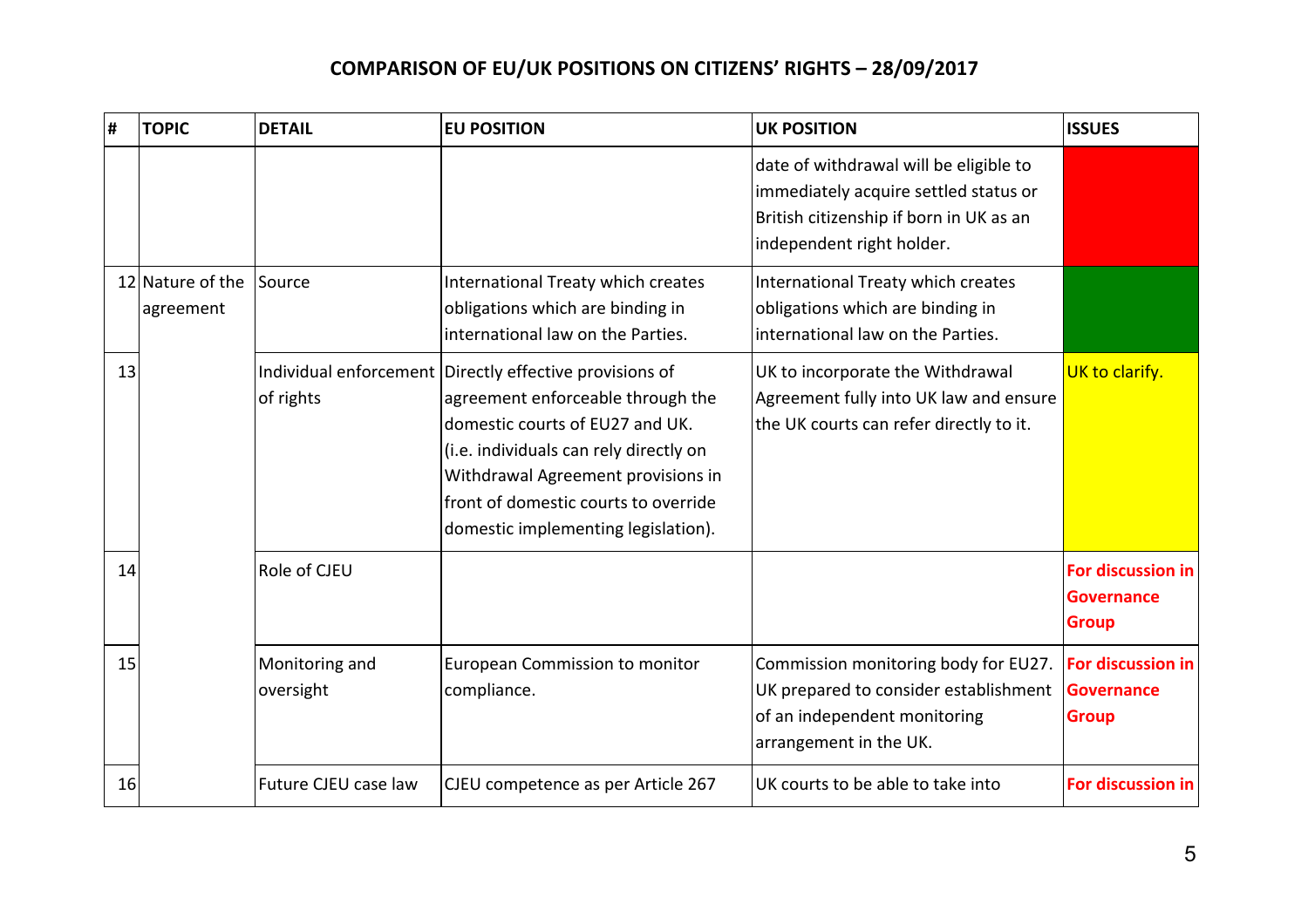| $\#$ | <b>TOPIC</b> | <b>DETAIL</b>                          | <b>EU POSITION</b>                                                                                                                                                                              | <b>UK POSITION</b>                                                                                                                                                                                                                                         | <b>ISSUES</b> |
|------|--------------|----------------------------------------|-------------------------------------------------------------------------------------------------------------------------------------------------------------------------------------------------|------------------------------------------------------------------------------------------------------------------------------------------------------------------------------------------------------------------------------------------------------------|---------------|
|      |              | concerning the<br>withdrawal agreement | TFEU.                                                                                                                                                                                           | account the future CJEU case-law with a Governance<br>view to ensuring consistent<br>interpretation.                                                                                                                                                       | <b>Group</b>  |
|      | 17 Residence | Eligibility criteria                   | Permanent or temporary residence<br>shall be granted under the conditions<br>laid down in the withdrawal agreement<br>with no further discretion.                                               | Permanent or temporary residence<br>shall be granted under the conditions<br>laid down in the withdrawal agreement<br>with no further discretion.                                                                                                          |               |
| 18   |              | Temporary residence                    | Temporary residence on the basis of <5<br>years but have fulfilled the conditions<br>of Article 6 and 7 of Directive 2004/38 -<br>including right to change status (e.g.<br>student to worker). | Temporary residence on the basis of <5<br>years but have fulfilled the conditions<br>of Article 6 and 7 of Directive 2004/38 -<br>including right to change status (e.g.<br>student to worker).                                                            |               |
| 19   |              | Continuity of residence                | Definition of continuity of residence as<br>per Article 16 (3) and 21 of Directive<br>2004/38 (i.e. permitted absence of 6<br>months in any 12 months or 12 months                              | Definition of continuity of residence as<br>per Article 16 (3) and 21 of Directive<br>2004/38 (i.e. permitted absence of 6<br>months in any 12 months or 12 months<br>for an important reason e.g. childbirth). [for an important reason e.g. childbirth). |               |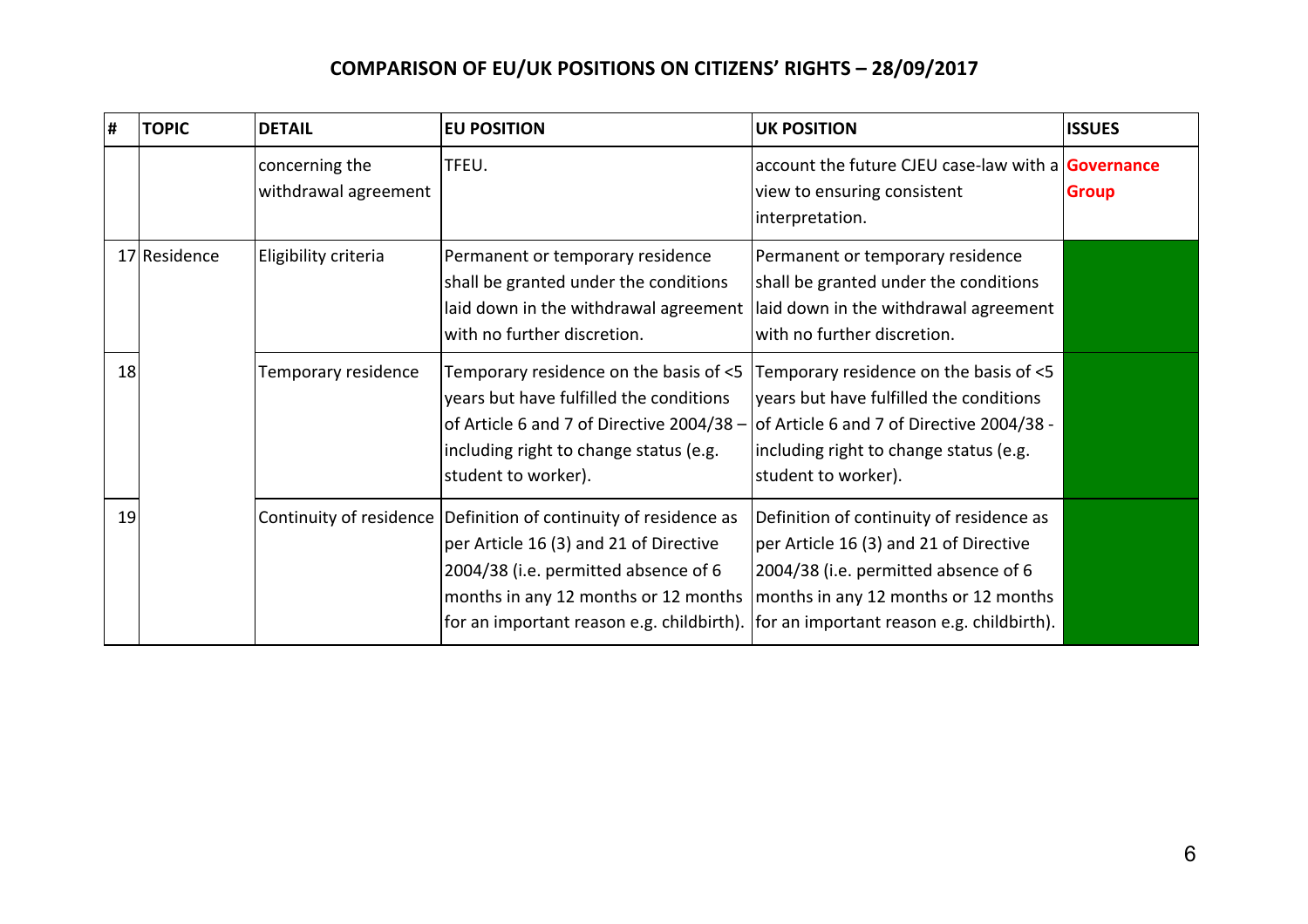| Ħ, | <b>TOPIC</b> | <b>DETAIL</b>       | <b>EU POSITION</b>                                                                                                                                                                                                                                                                                                                                                         | <b>UK POSITION</b>                                                                                                                                                                                                                                                                                                                                   | <b>ISSUES</b> |
|----|--------------|---------------------|----------------------------------------------------------------------------------------------------------------------------------------------------------------------------------------------------------------------------------------------------------------------------------------------------------------------------------------------------------------------------|------------------------------------------------------------------------------------------------------------------------------------------------------------------------------------------------------------------------------------------------------------------------------------------------------------------------------------------------------|---------------|
| 20 |              | Permanent residence | Conditions for acquiring permanent<br>residence as per Article 16 of Directive<br>2004/38 (5 years of continuous and<br>lawful residence as a worker/self<br>employed person, student, self<br>sufficient person, or family member<br>thereof), with periods of lawful<br>residence prior to withdrawal date<br>included in the calculation of the five<br>year condition. | Conditions for acquiring permanent<br>residence as per Article 16 of Directive<br>2004/38 (5 years of continuous and<br>lawful residence as a worker/self<br>employed person, student, self<br>sufficient person, or family member<br>thereof), with pre-cut off date lawful<br>residence included in the calculation of<br>the five year condition. |               |
| 21 |              |                     | Conditions for acquiring permanent<br>residence as per Article 17 Directive<br>2004/38 (e.g. retired people,<br>permanent incapacity).                                                                                                                                                                                                                                     | Conditions for acquiring permanent<br>residence as per Article 17 Directive<br>2004/38 (e.g. retired people,<br>permanent incapacity).                                                                                                                                                                                                               |               |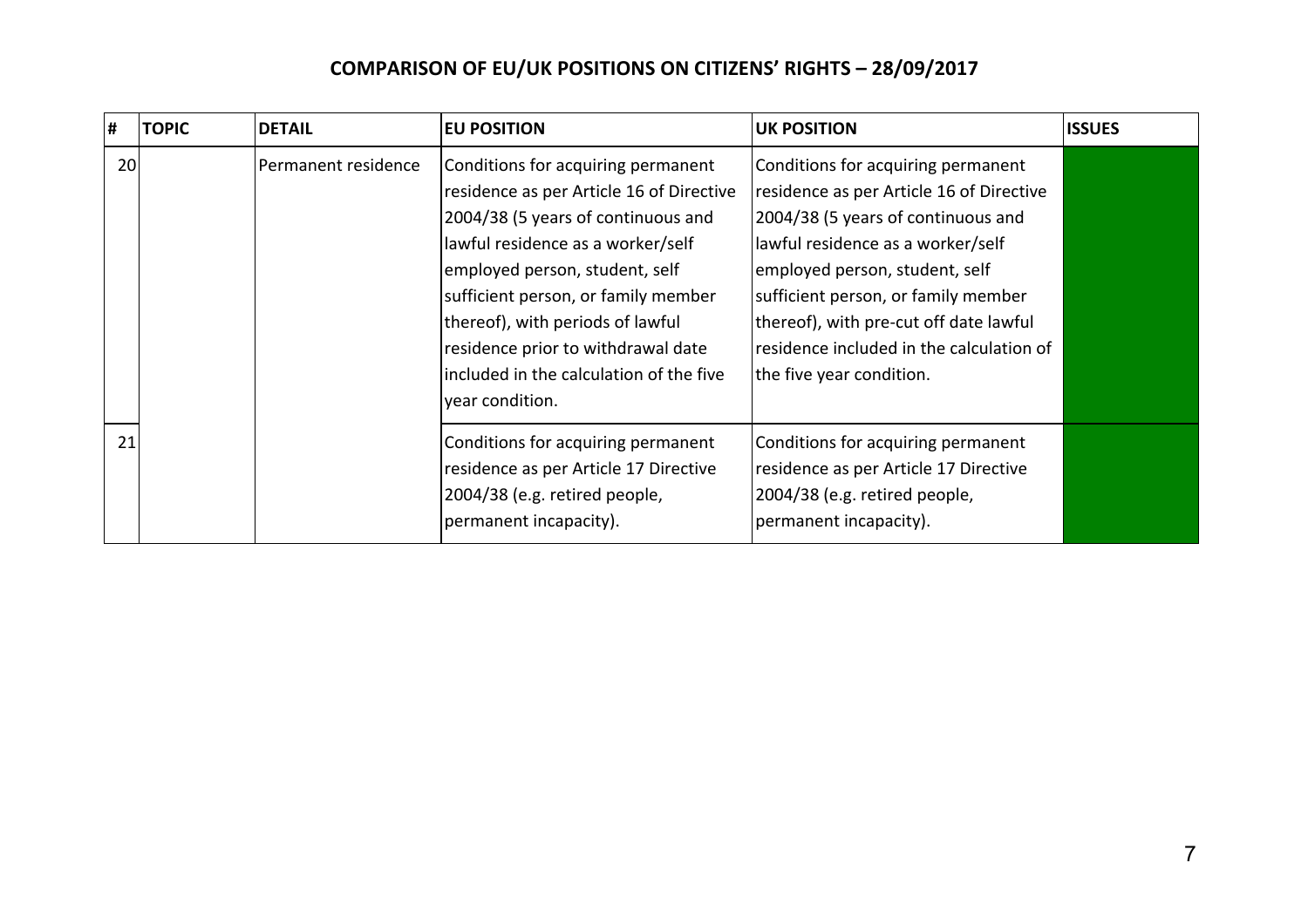| l# | <b>TOPIC</b> | <b>DETAIL</b>                  | <b>EU POSITION</b>                                                                                                                                                                                                                                                                                                                                                                                    | <b>UK POSITION</b>                                                                                                                                                                                                                                                                                                                                                   | <b>ISSUES</b> |
|----|--------------|--------------------------------|-------------------------------------------------------------------------------------------------------------------------------------------------------------------------------------------------------------------------------------------------------------------------------------------------------------------------------------------------------------------------------------------------------|----------------------------------------------------------------------------------------------------------------------------------------------------------------------------------------------------------------------------------------------------------------------------------------------------------------------------------------------------------------------|---------------|
| 22 |              | Loss of permanent<br>residence | Loss of permanent residence status<br>after absence for a period exceeding<br>two consecutive years.<br>Under current EU law beneficiaries can<br>come back after an absence of more<br>than two years as family members and<br>regain a right of residence in<br>accordance with Articles 7(1)(d) and                                                                                                | UK considers that the application of the <b>EU to clarify.</b><br>loss of residence after 2 years of<br>absence will be inadequate in some<br>circumstances to protect citizens' rights.<br>UK considers that the agreement should<br>include agreed provisions that are more<br>generous rather than this being left to<br>the discretion of EU27 and the UK. UK is |               |
|    |              |                                | 7(2) of Directive 2004/38.<br>Member States are not obliged, either<br>under Article 16 or other provisions of<br>Directive 2004/38, to terminate<br>permanent residence status whenever<br>two years of absence are exceeded.<br>Continuity of residence as per Article 16 return for those who have acquired<br>(3) for beneficiaries having resided in<br>the host state for less than five years. | prepared to offer more generous<br>arrangements for instance based on the<br>concept of "strong ties" (e.g. students<br>abroad for studying, overseas posting).<br>This should also be seen in the context<br>of the offer for a guaranteed right of<br>permanent residence status (see box on<br>Further free movement).                                            |               |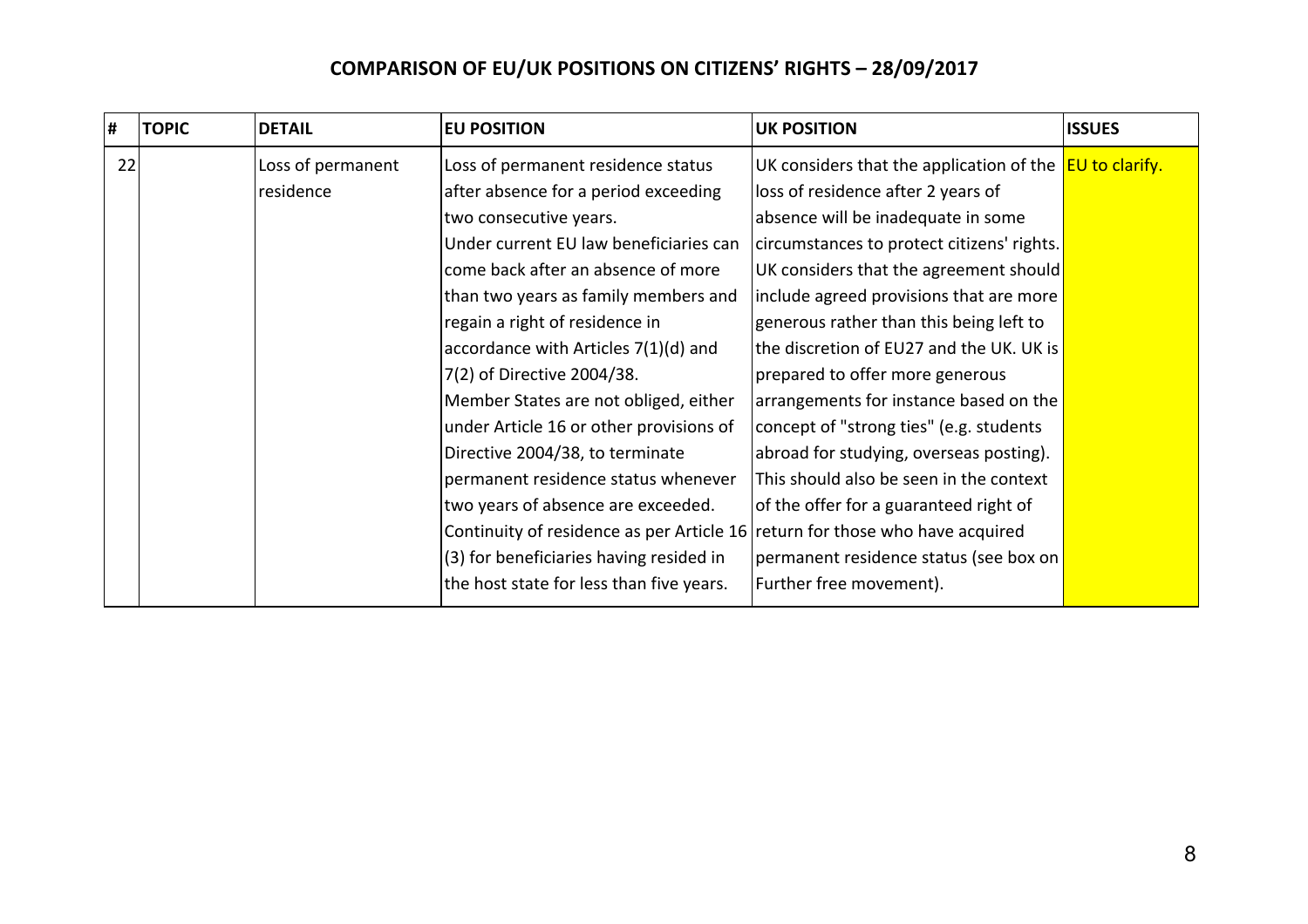| # |    | <b>TOPIC</b> | <b>DETAIL</b>                      | <b>EU POSITION</b>                                                                                                                                                                                                                                                                                                                                               | <b>UK POSITION</b>                                                                                                                                                                                                                                                                                                                                                                        | <b>ISSUES</b> |
|---|----|--------------|------------------------------------|------------------------------------------------------------------------------------------------------------------------------------------------------------------------------------------------------------------------------------------------------------------------------------------------------------------------------------------------------------------|-------------------------------------------------------------------------------------------------------------------------------------------------------------------------------------------------------------------------------------------------------------------------------------------------------------------------------------------------------------------------------------------|---------------|
|   | 23 |              | rights                             | Further free movement UK nationals in scope of withdrawal<br>agreement only have protected rights in $EU27$ after the specified date should<br>the state(s) in which they have<br>residence rights on exit day, without<br>prejudice to Social Security rights.<br>Conditions for return as provided under<br>EU law - See box "Loss of permanent<br>residence". | UK nationals in scope who move within<br>keep all existing rights; also for cross-<br>border activity begun after the specified<br>date.<br>The UK is prepared to offer a<br>guaranteed right of return for those<br>who have acquired permanent<br>residence status. This offer is subject to<br>addressing the question of further free<br>movement of UK nationals across the<br>EU27. |               |
|   | 24 |              | Criminality committed<br>pre exit  | Restrictions due to public security,<br>policy or health as per Directive<br>2004/38.                                                                                                                                                                                                                                                                            | Restrictions due to public security,<br>policy or health as per Directive<br>2004/38.                                                                                                                                                                                                                                                                                                     |               |
|   | 25 |              | Criminality committed<br>post exit | Restrictions due to public security,<br>policy or health as per Directive<br>2004/38, based on individual<br>assessment.                                                                                                                                                                                                                                         | Expulsion for post-exit activity assessed<br>under UK immigration rules.                                                                                                                                                                                                                                                                                                                  |               |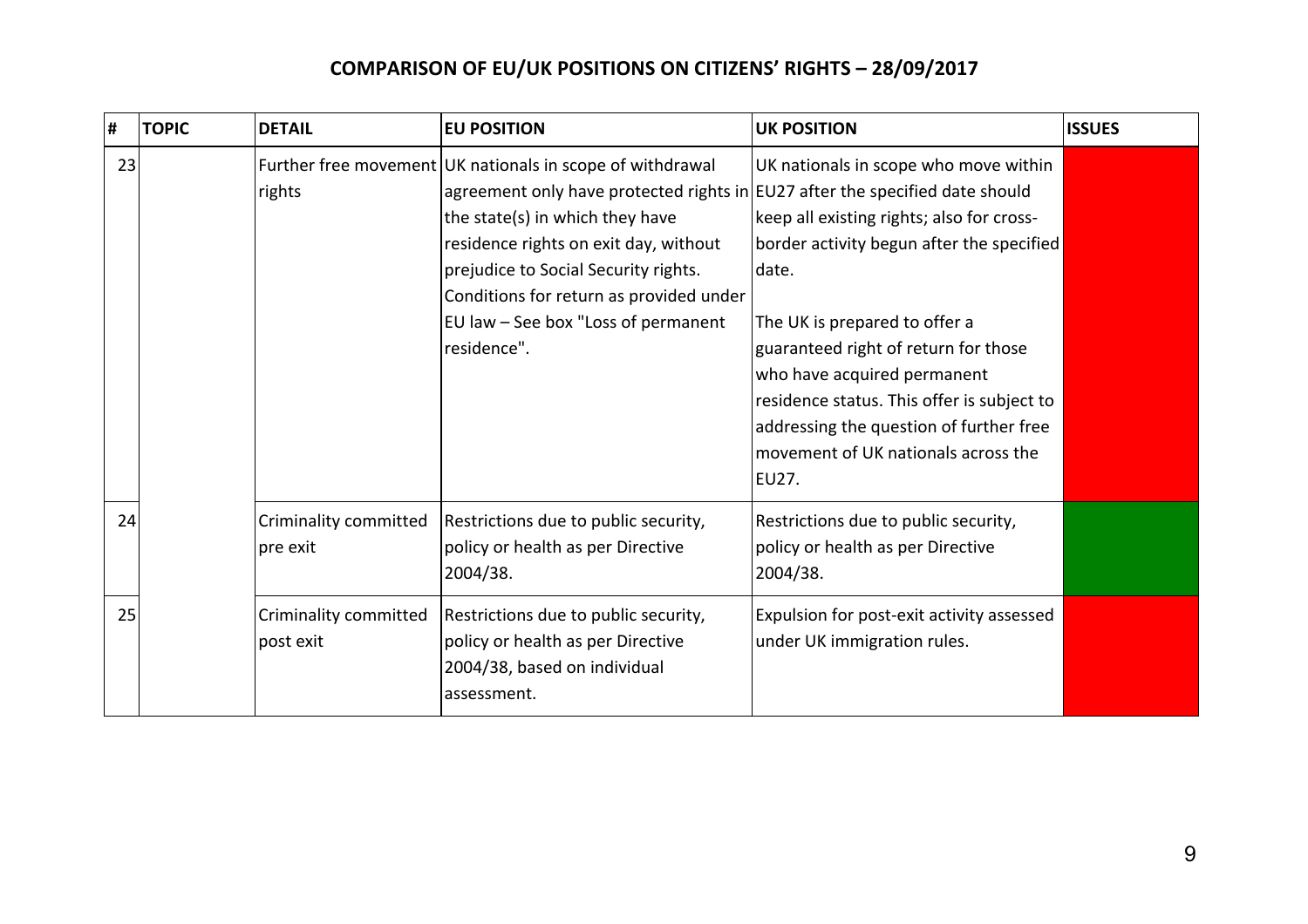| Ħ, | <b>TOPIC</b> | <b>DETAIL</b>                                            | <b>EU POSITION</b>                                                                                                          | <b>UK POSITION</b>                                                                                                                                                                                                                                                                                                                                                                                                                                                                                                                                                                      | <b>ISSUES</b> |
|----|--------------|----------------------------------------------------------|-----------------------------------------------------------------------------------------------------------------------------|-----------------------------------------------------------------------------------------------------------------------------------------------------------------------------------------------------------------------------------------------------------------------------------------------------------------------------------------------------------------------------------------------------------------------------------------------------------------------------------------------------------------------------------------------------------------------------------------|---------------|
| 26 |              | Administrative<br>procedures - general                   | As per Directive 2004/38 current EU<br>position is that documents are<br>declaratory.                                       | Obtaining status will enable those<br>protected by this agreement to<br>vouchsafe their unique status in a way<br>which is convenient to them and<br>employers/service providers and enjoy<br>all the associated rights in the future.<br>UK will not have discretion to refuse<br>status other than for reasons allowed<br>by the withdrawal agreement.<br>Administrative procedures will be<br>streamlined. Sufficient time will be<br>given (2 years) and a proportionate<br>approach will be taken in respect of any<br>EU citizen who fails to apply by the end<br>of this period. |               |
| 27 |              | Current holders of<br>permanent residence<br>certificate | Citizens shall be considered legally<br>resident even if they do not hold a<br>residence document evidencing that<br>right. | Streamlined process and reduced or no<br>costs for current holders of permanent<br>residence documents to exchange for<br>updated UK documentation. This will<br>simply entail verification of ID, a<br>criminality check and confirmation of<br>ongoing residence, in recognition of the<br>fact that they have already been<br>through a process assessing their                                                                                                                                                                                                                      |               |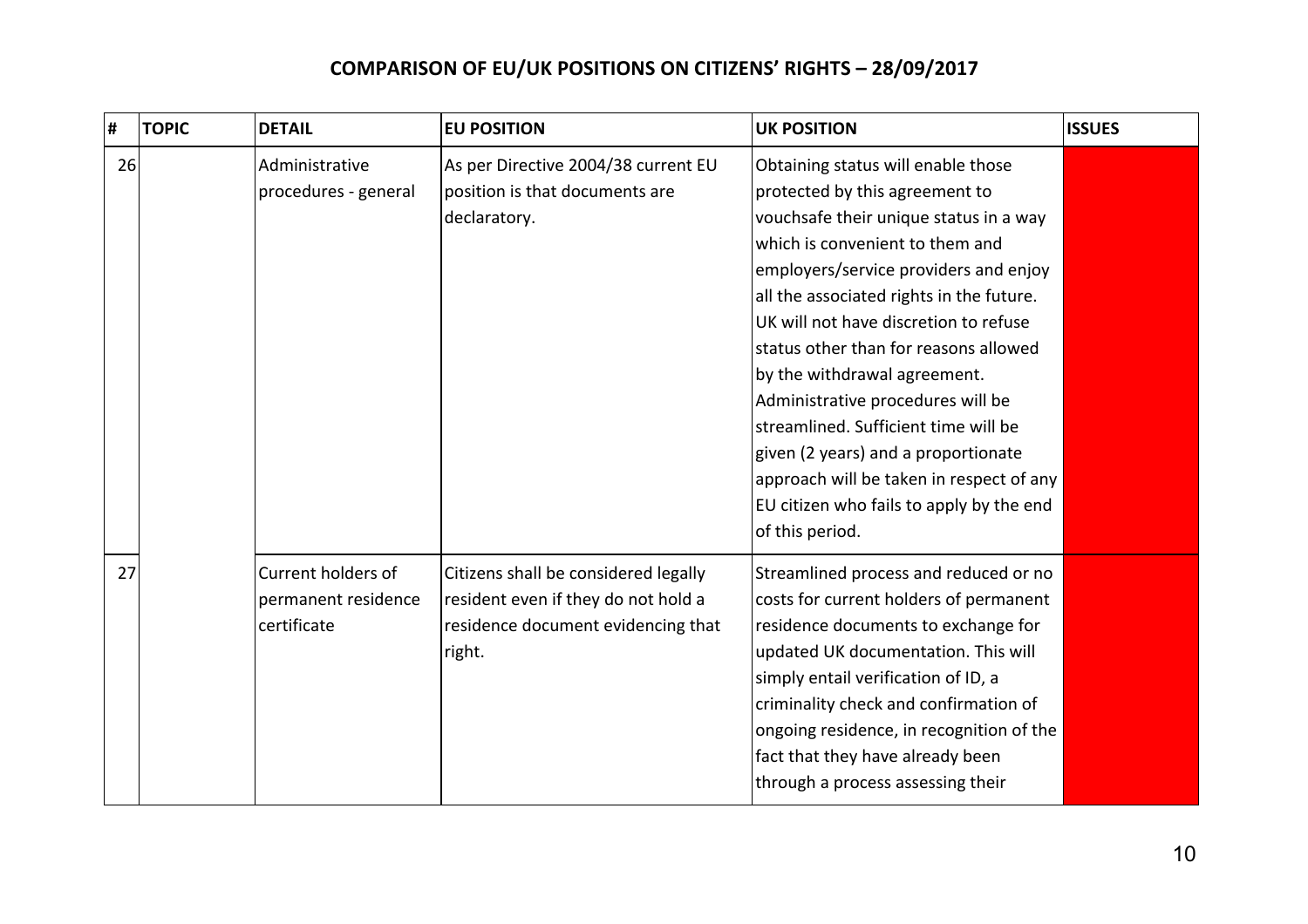| # |    | <b>TOPIC</b> | <b>DETAIL</b>                                                                           | <b>EU POSITION</b>                                                            | <b>UK POSITION</b>                                                                                                                                                                                                                                                                                                                                                                             | <b>ISSUES</b> |
|---|----|--------------|-----------------------------------------------------------------------------------------|-------------------------------------------------------------------------------|------------------------------------------------------------------------------------------------------------------------------------------------------------------------------------------------------------------------------------------------------------------------------------------------------------------------------------------------------------------------------------------------|---------------|
|   |    |              |                                                                                         |                                                                               | qualifying residence period.                                                                                                                                                                                                                                                                                                                                                                   |               |
|   | 28 |              | Administrative<br>procedures-<br>criminality checks                                     | EU position is that criminality checks<br>cannot be conducted systematically. | UK position is that systematic<br>criminality checks on applicants<br>necessary to assess criminality/conduct<br>criteria in application. UK intends to ask<br>applicants to declare criminality.                                                                                                                                                                                              |               |
|   | 29 |              | Administrative<br>procedures - smooth<br>and streamlined                                | As per EU 27 individual administrative<br>procedures.                         | UK presented initial thinking on a<br>streamlined, user-friendly, digital<br>application process, which draws on<br>existing government data to minimise<br>the burden of documentary evidence<br>required. UK content to continue to<br>consult EU on proposed procedures and<br>also to maintain a dialogue with the EU<br>on any changes in procedures affecting<br>UK nationals in the EU. |               |
|   | 30 |              | ID requirements for<br>documentation as a<br>beneficiary of the<br>withdrawal agreement | As per Directive 2004/38 -valid<br>passport or ID card.                       | UK position is to verify identity of<br>applicant through passport (preferred)<br>or ID card, as permitted by EU rules.<br>Biometric information (photo) may be<br>required.                                                                                                                                                                                                                   |               |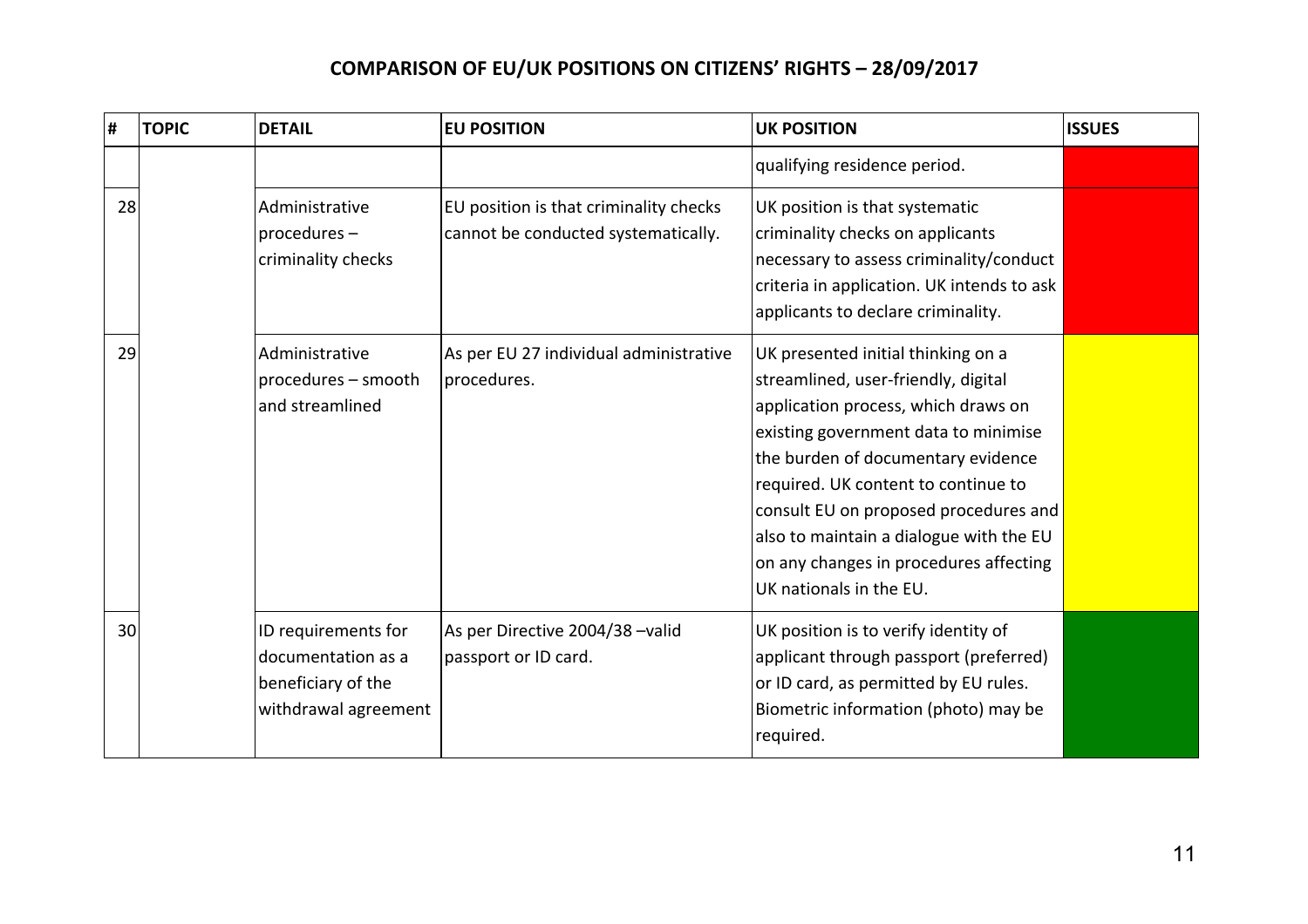| #  | <b>TOPIC</b> | <b>DETAIL</b>                                 | <b>EU POSITION</b>                                                                                                                                                                                                                                                                                                                                                                                                       | <b>UK POSITION</b>                                                                                                                                                                                                                                                                                                                                                                                                       | <b>ISSUES</b> |
|----|--------------|-----------------------------------------------|--------------------------------------------------------------------------------------------------------------------------------------------------------------------------------------------------------------------------------------------------------------------------------------------------------------------------------------------------------------------------------------------------------------------------|--------------------------------------------------------------------------------------------------------------------------------------------------------------------------------------------------------------------------------------------------------------------------------------------------------------------------------------------------------------------------------------------------------------------------|---------------|
| 31 |              | Fees for<br>documentation                     | Free of charge or for a charge not<br>issuing of similar documents.                                                                                                                                                                                                                                                                                                                                                      | Free of charge or for a charge not<br>exceeding that imposed on nationals for exceeding that imposed on nationals for<br>issuing of similar documents.                                                                                                                                                                                                                                                                   |               |
| 32 |              | Procedural safeguards<br>and judicial redress | Articles 15 and 30-32 of Directive<br>2004/38: Notification of decisions and<br>procedural safeguards.                                                                                                                                                                                                                                                                                                                   |                                                                                                                                                                                                                                                                                                                                                                                                                          | UK to clarify |
| 33 |              | <b>Associated Rights</b>                      | Equal treatment within the limits of<br>Article 24 of Directive 2004/38 and<br>rights of workers, self-employed,<br>students and economically inactive<br>citizens with respect to social security,<br>social assistance, health care,<br>employment and self-employment,<br>education (including higher education)<br>and training, social and tax advantages<br>(Articles 18, 45 and 49 TFEU, Regulation<br>492/2011). | Equal treatment within the limits of<br>Article 24 of Directive 2004/38 and<br>rights of workers, self-employed,<br>students and economically inactive<br>citizens with respect to social security,<br>social assistance, health care,<br>employment and self-employment,<br>education (including higher education)<br>and training, social and tax advantages<br>(Articles 18, 45 and 49 TFEU, Regulation<br>492/2011). |               |
| 34 |              | Voting rights                                 | Member states are free to give voting<br>rights to third country nationals<br>regardless of the withdrawal<br>agreement.                                                                                                                                                                                                                                                                                                 | UK wants to protect in the withdrawal<br>agreement existing rights of UK/EU<br>citizens to vote and/or stand in local<br>elections in their host state.                                                                                                                                                                                                                                                                  |               |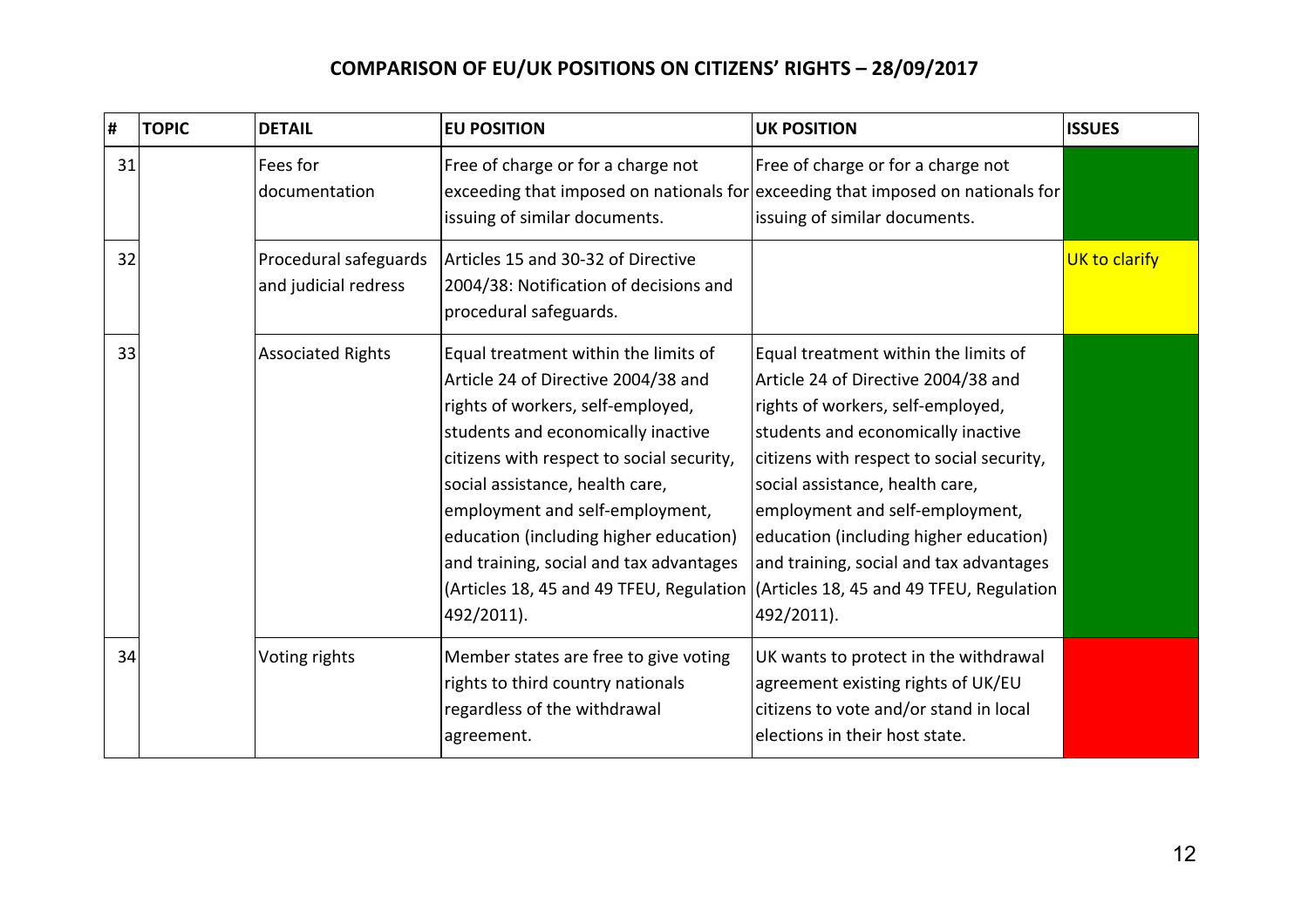| #  | <b>TOPIC</b> | <b>DETAIL</b>                       | <b>EU POSITION</b>                                                                                                                                                                                                                                                                                                  | <b>UK POSITION</b>                                                                                                                                                                                                                                                                                                                                                                                   | <b>ISSUES</b> |
|----|--------------|-------------------------------------|---------------------------------------------------------------------------------------------------------------------------------------------------------------------------------------------------------------------------------------------------------------------------------------------------------------------|------------------------------------------------------------------------------------------------------------------------------------------------------------------------------------------------------------------------------------------------------------------------------------------------------------------------------------------------------------------------------------------------------|---------------|
| 35 |              | Duration of rights                  | Life-long protection for the right holder<br>as guaranteed by the withdrawal<br>agreement.                                                                                                                                                                                                                          | Life-long protection for the right holder<br>as guaranteed by the withdrawal<br>agreement.                                                                                                                                                                                                                                                                                                           |               |
|    | coordination | 36 Social security   Personal scope | Persons within the personal scope of<br>Regulation 883/2004 as covered in<br>Article 2 who on exit day are or have<br>been subject to the legislation of an<br>UK legislation for EU27 citizens, and<br>EU27 and UK nationals within the<br>personal scope of the agreement by<br>virtue of residence. <sup>2</sup> | Persons within the personal scope of<br>Regulation 883/2004 as covered in<br>Article 2 who on exit day are or have<br>been subject to the legislation of an<br>EU27 Member State for UK nationals, or EU27 Member State for UK nationals, or<br>UK legislation for EU27 citizens, and<br>EU27 and UK nationals within the<br>personal scope of the agreement by<br>virtue of residence. <sup>2</sup> |               |
| 37 |              | Past residence and<br>work          | EU and UK citizens having worked or<br>for the purposes of aggregation of<br>periods of social security insurance,<br>including rights flowing from such<br>periods, in accordance with Regulation<br>883/2004 be covered by the<br>Withdrawal Agreement.                                                           | EU and UK citizens having worked or<br>resided in the EU27/UK in the past shall, resided in the EU27/UK in the past shall,<br>for the purposes of aggregation of<br>periods of social security insurance,<br>including rights flowing from such<br>periods, in accordance with Regulation<br>883/2004 be covered by the<br>Withdrawal Agreement.                                                     |               |

 $\overline{a}$ 

 $^2$  This includes stateless persons and refugees (Article 2(2) of Regulation 883/2004. Moreover, as regards other third country nationals, both sides to consider how to address their contributions in the withdrawal agreement.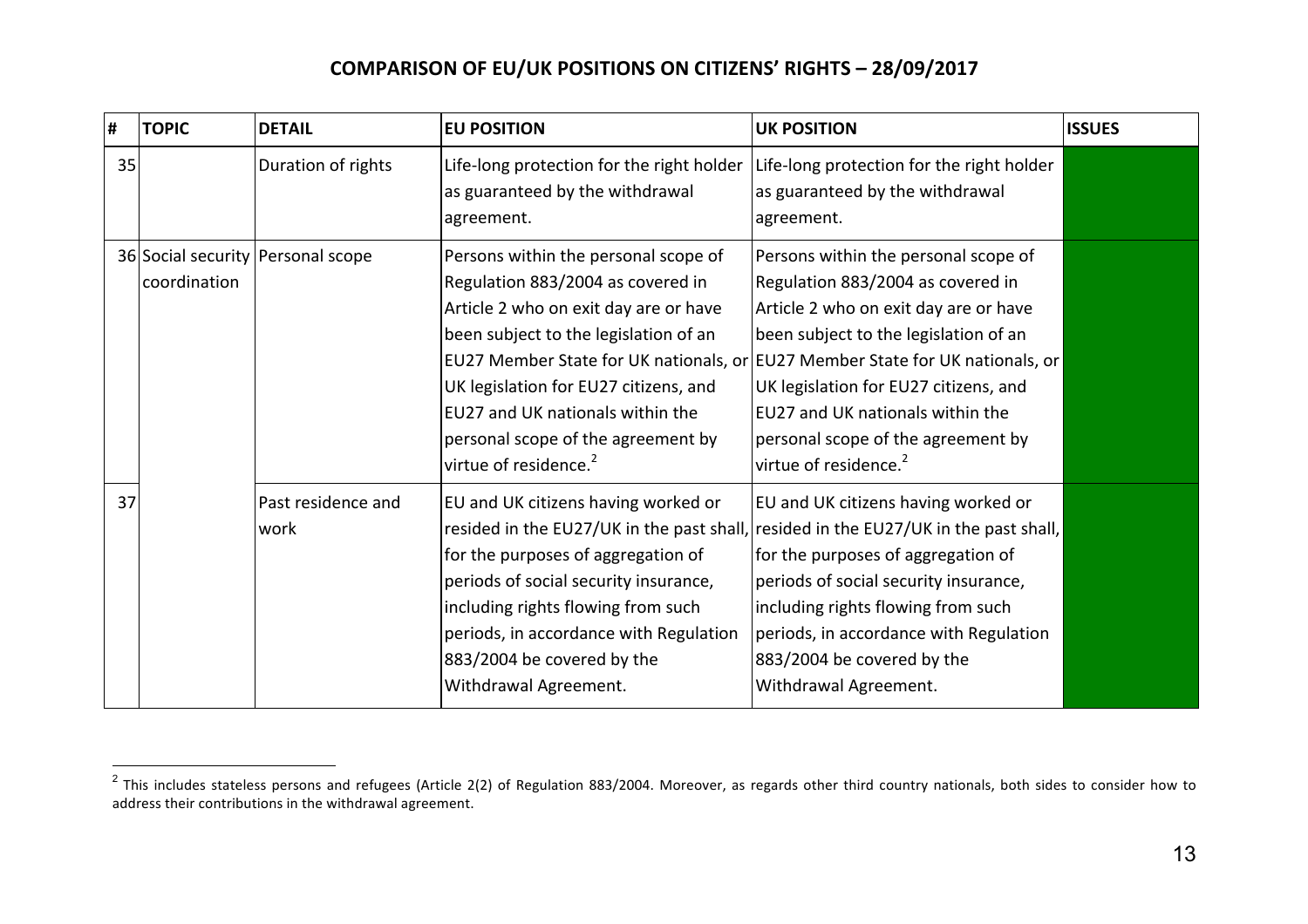| #  | <b>TOPIC</b> | <b>DETAIL</b>                                               | <b>EU POSITION</b>                                                                                                  | <b>UK POSITION</b>                                                                                                                                                                            | <b>ISSUES</b> |
|----|--------------|-------------------------------------------------------------|---------------------------------------------------------------------------------------------------------------------|-----------------------------------------------------------------------------------------------------------------------------------------------------------------------------------------------|---------------|
| 38 |              | Past and future<br>contributions -<br>Aggregation under the | in the EU27 and the UK will be<br>recognised for those covered by the<br>Withdrawal Agreement Withdrawal Agreement. | Contributions both before and after exit Contributions both before and after exit<br>in the EU27 and the UK will be<br>recognised for those covered by the<br>Withdrawal Agreement.           |               |
| 39 |              | Equal treatment                                             | Equal treatment under the conditions<br>set out in EU law.                                                          | Equal treatment under the conditions<br>set out in EU law.                                                                                                                                    |               |
| 40 |              | Benefits                                                    | All those referred to in Regulation<br>883/2004.                                                                    | All those referred to in Regulation<br>883/2004.                                                                                                                                              |               |
| 41 |              | Benefits – export of<br>pensions                            | Lifetime export of uprated pension.                                                                                 | Lifetime export of uprated pension.                                                                                                                                                           |               |
| 42 |              | Benefits - export of<br>other benefits                      | Lifetime export under conditions in<br>Regulation 883/2004.                                                         | Guarantee export if exporting that<br>benefit on the specified date, and<br>guarantee parity with UK nationals if<br>not.                                                                     |               |
| 43 |              | Healthcare - material<br>scope                              | The rules for healthcare will follow<br>Regulations 883/2004 and 987/2009.                                          | The rules for healthcare will follow<br>Regulations 883/2004 and 987/2009.<br>For instance, responsibility for funding<br>healthcare lies with the competent<br>authority for State Pensions. |               |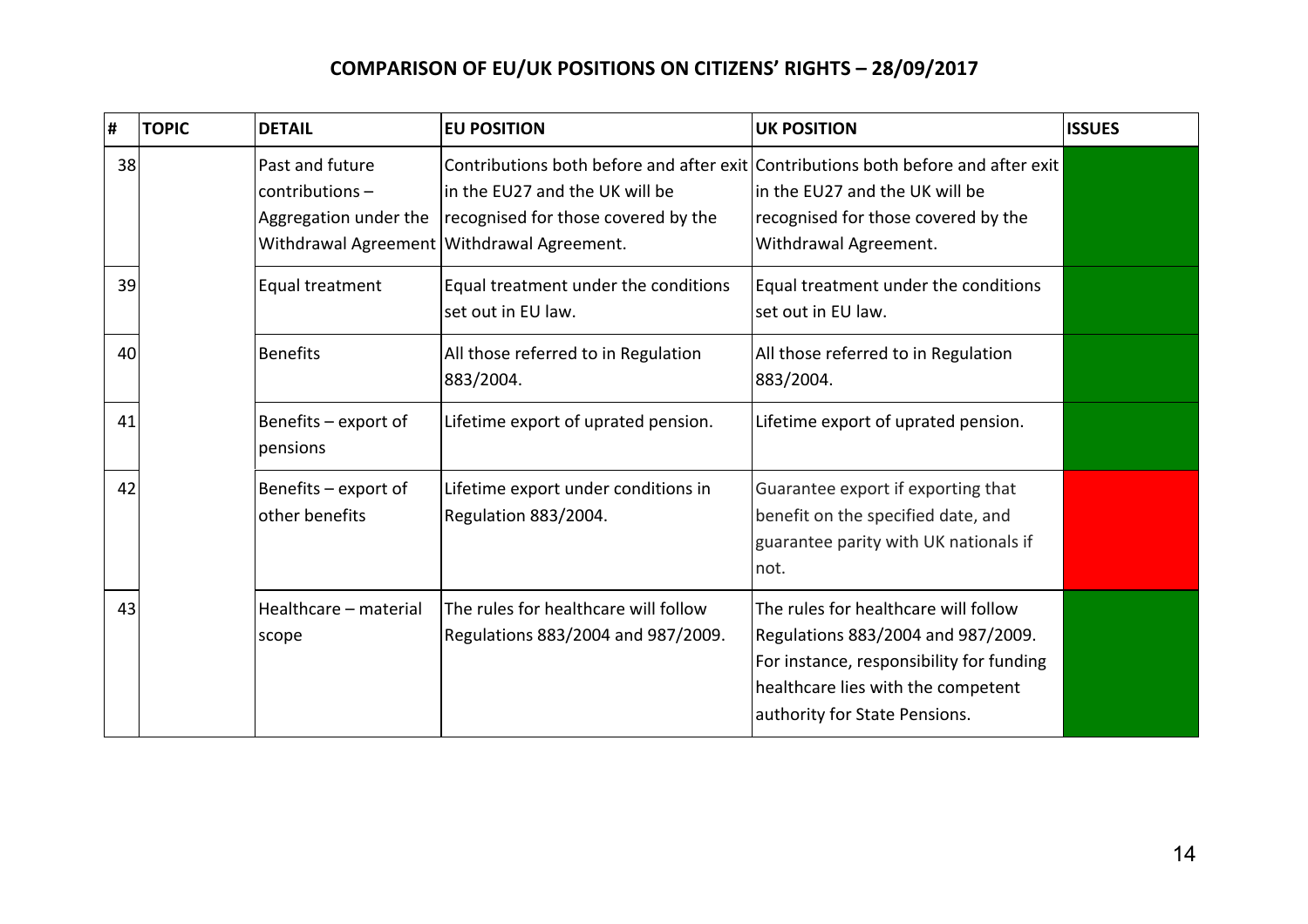| #  | <b>TOPIC</b> | <b>DETAIL</b>         | <b>EU POSITION</b>                                                                | <b>UK POSITION</b>                                                                    | <b>ISSUES</b> |
|----|--------------|-----------------------|-----------------------------------------------------------------------------------|---------------------------------------------------------------------------------------|---------------|
| 44 |              | Healthcare - personal | Persons whose competent state is the                                              | Persons whose competent state is the                                                  |               |
|    |              | scope                 | UK and are in the EU27 on exit day (and                                           | UK and are in the EU27 on exit day (and                                               |               |
|    |              |                       | vice versa) - whether on a temporary                                              | vice versa) – whether on a temporary                                                  |               |
|    |              |                       |                                                                                   | stay or resident – continue to be eligible stay or resident – continue to be eligible |               |
|    |              |                       | for healthcare reimbursement,                                                     | for healthcare reimbursement,                                                         |               |
|    |              |                       | including under the EHIC scheme, as                                               | including under the EHIC scheme, as                                                   |               |
|    |              |                       | long as that stay or residence position                                           | long as that stay or residence position                                               |               |
|    |              |                       | continues.                                                                        | continues. Operational implications of                                                |               |
|    |              |                       |                                                                                   | this scope require further                                                            |               |
|    |              |                       | The withdrawal agreement also covers                                              | consideration.                                                                        |               |
|    |              |                       | entitlement to healthcare                                                         |                                                                                       |               |
|    |              |                       | reimbursement under the S1 scheme                                                 | This includes, for instance, EU27                                                     |               |
|    |              |                       | that arises by virtue of past residence or citizens working in the UK on exit day |                                                                                       |               |
|    |              |                       | work, in accordance with the personal                                             | (and vice versa for UK nationals in the                                               |               |
|    |              |                       | scope of the agreement in relation to                                             | EU27); EU27 pensioners living in the UK                                               |               |
|    |              |                       | social security rights.                                                           | on exit day (and vice versa); and EU27                                                |               |
|    |              |                       |                                                                                   | nationals studying in the UK on exit day                                              |               |
|    |              |                       | It will also protect the position of                                              | (and vice versa).                                                                     |               |
|    |              |                       | people who are undertaking a course of                                            |                                                                                       |               |
|    |              |                       | treatment started before the                                                      | The withdrawal agreement also covers                                                  |               |
|    |              |                       | withdrawal date for the duration of that entitlement to healthcare                |                                                                                       |               |
|    |              |                       | treatment course, irrespective of                                                 | reimbursement under the S1 scheme                                                     |               |
|    |              |                       | residence.                                                                        | that arises by virtue of past residence or                                            |               |
|    |              |                       |                                                                                   | work, in accordance with the personal                                                 |               |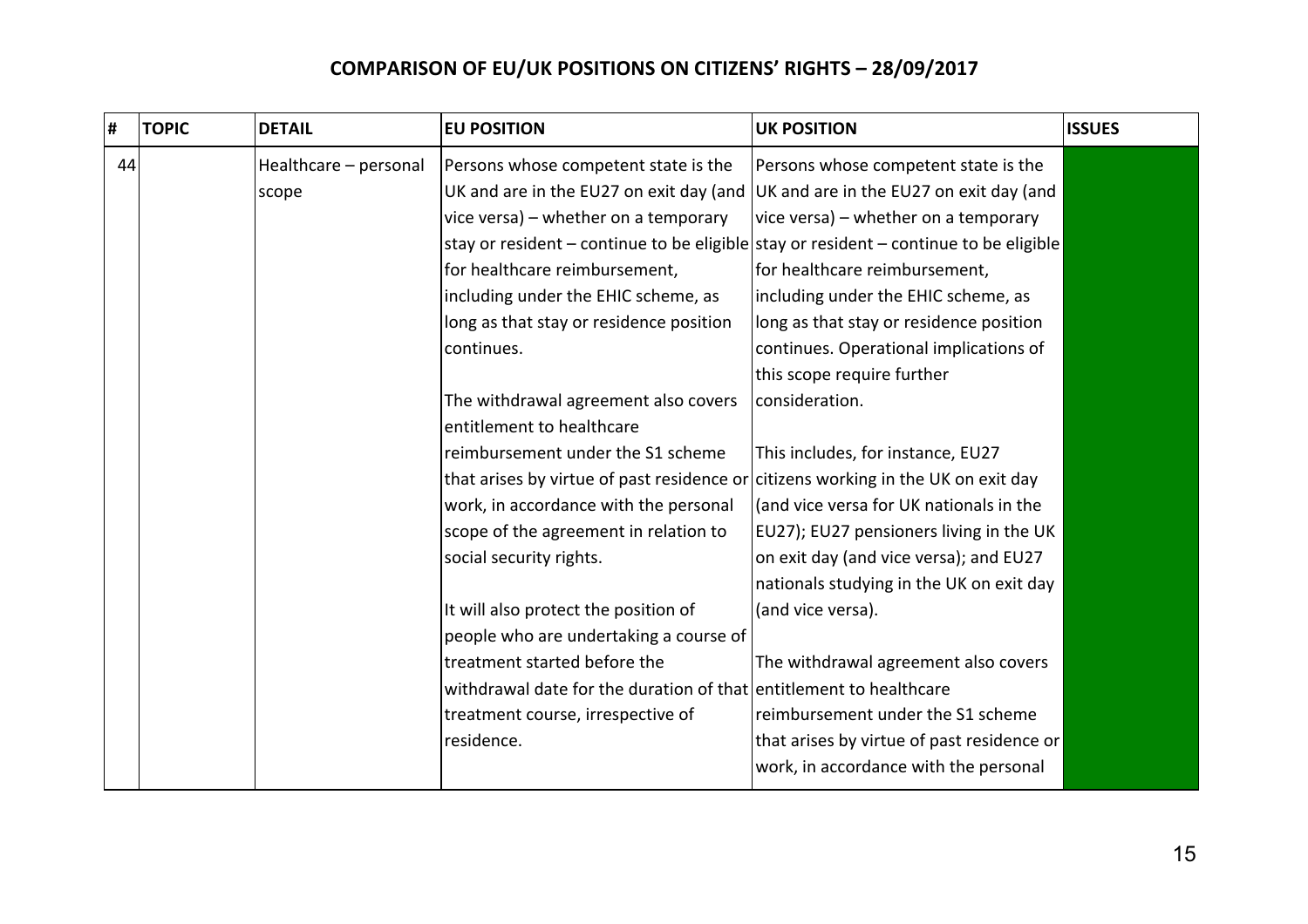| #  | <b>TOPIC</b> | <b>DETAIL</b>                 | <b>EU POSITION</b>                                                                                                                                                                                                                                                                           | <b>UK POSITION</b>                                                                                                                                                                                                                                                                           | <b>ISSUES</b> |
|----|--------------|-------------------------------|----------------------------------------------------------------------------------------------------------------------------------------------------------------------------------------------------------------------------------------------------------------------------------------------|----------------------------------------------------------------------------------------------------------------------------------------------------------------------------------------------------------------------------------------------------------------------------------------------|---------------|
|    |              |                               |                                                                                                                                                                                                                                                                                              | scope of the agreement in relation to<br>social security rights.                                                                                                                                                                                                                             |               |
|    |              |                               |                                                                                                                                                                                                                                                                                              | It will also protect the position of<br>people who are undertaking a course of<br>treatment started before the<br>withdrawal date for the duration of that<br>treatment course, irrespective of<br>residence.                                                                                |               |
| 45 |              | apart from export             | Coordination principles All other coordination principles of<br>Regulation 883/2004.                                                                                                                                                                                                         | All other coordination principles of<br>Regulation 883/2004.                                                                                                                                                                                                                                 |               |
| 46 |              | Administrative<br>cooperation | Cooperation between national<br>authorities as set out in Regulation<br>883/2004 and 987/2009.                                                                                                                                                                                               | Cooperation between national<br>authorities as set out in Regulation<br>883/2004 and 987/2009.                                                                                                                                                                                               |               |
| 47 |              |                               | For rights and obligations set out in<br>Regulations 883/2004 and 987/2009 on<br>the coordination of social security<br>systems, a mechanism should be<br>established to decide jointly on the<br>incorporation of future amendments to<br>those regulations in the withdrawal<br>agreement. | For rights and obligations set out in<br>Regulations 883/2004 and 987/2009 on<br>the coordination of social security<br>systems, a mechanism should be<br>established to decide jointly on the<br>incorporation of future amendments to<br>those regulations in the withdrawal<br>agreement. |               |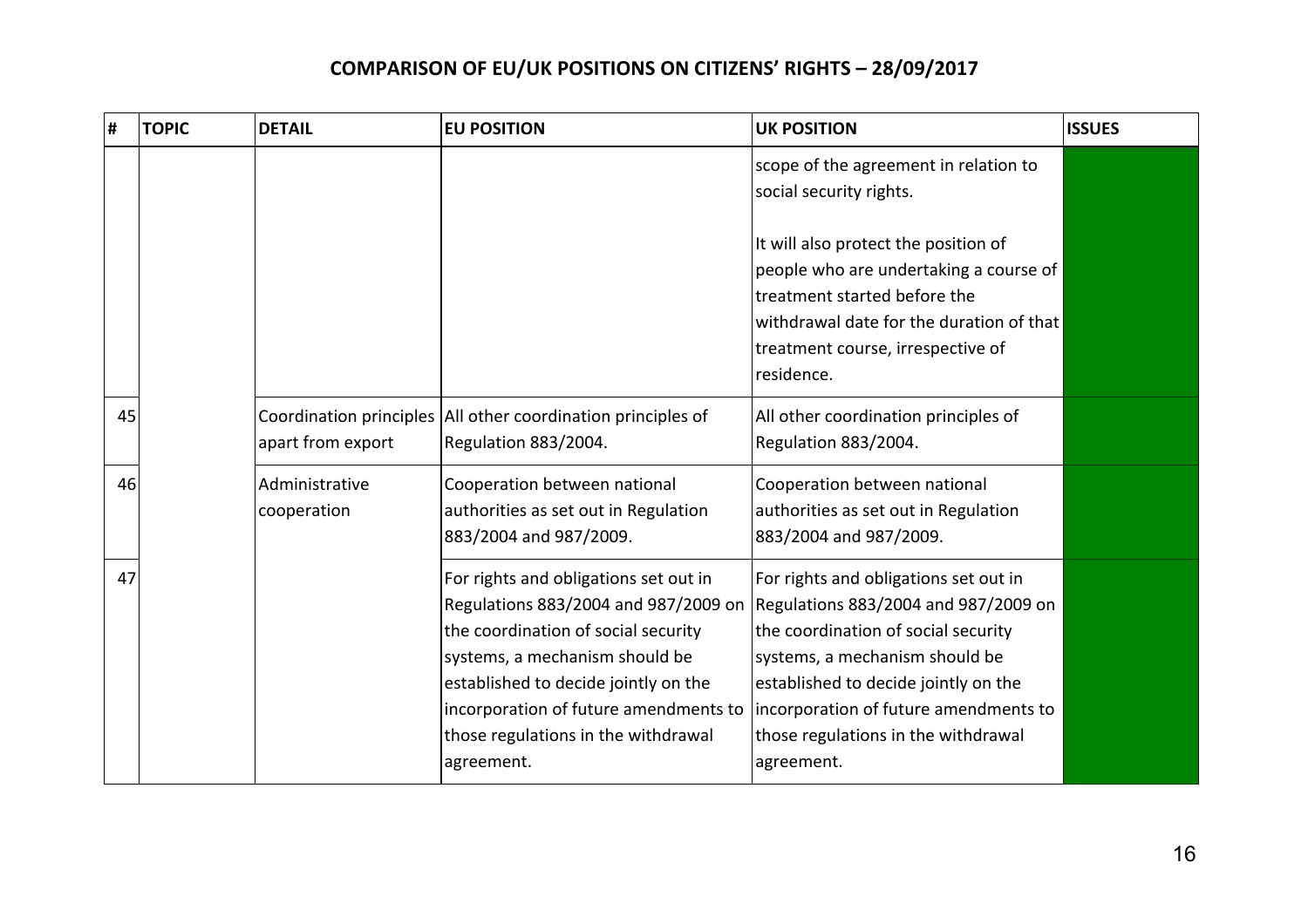| #  | <b>TOPIC</b>                      | <b>DETAIL</b>   | <b>EU POSITION</b>                                                                                                                                                                                                                                                                                         | <b>UK POSITION</b>                                                                                                                                                                                                                                                                                         | <b>ISSUES</b> |
|----|-----------------------------------|-----------------|------------------------------------------------------------------------------------------------------------------------------------------------------------------------------------------------------------------------------------------------------------------------------------------------------------|------------------------------------------------------------------------------------------------------------------------------------------------------------------------------------------------------------------------------------------------------------------------------------------------------------|---------------|
|    | 48 Professional<br>qualifications | Personal scope  | The rights of EU27 persons resident in<br>the UK before the withdrawal date and<br>vice versa as well as frontier workers.                                                                                                                                                                                 | The rights of EU27 persons resident in<br>the UK on the specified date and vice<br>versa as well as frontier workers.                                                                                                                                                                                      |               |
| 49 |                                   |                 |                                                                                                                                                                                                                                                                                                            | Right to have a professional<br>qualification recognised should not be<br>tied to residency.                                                                                                                                                                                                               |               |
| 50 |                                   | Equal treatment | Full equal treatment with national<br>professionals (Articles 45 and 49 TFEU)<br>where professionals are resident in the<br>UK before the withdrawal date and vice                                                                                                                                         | Full equal treatment with national<br>professionals (Articles 45 and 49 TFEU)<br>where professionals are resident in the<br>UK on the specified date and vice versa.                                                                                                                                       |               |
| 51 |                                   |                 | versa.                                                                                                                                                                                                                                                                                                     | Relevant equal treatment with national<br>professionals for those who are neither<br>frontier workers nor resident on the<br>specified date.                                                                                                                                                               |               |
| 52 |                                   | Material scope  | To be grandfathered:<br>> decisions on recognition of EU 28<br>qualifications granted before the<br>withdrawal date either in the UK or in<br>any other EU 27 under Title III of<br>Directive 2005/36 (PQD), Article 10 of<br>Directive 98/5/EC (lawyers practising<br>under host title) and Article 14 of | To be grandfathered:<br>> decisions on recognition of EU 28<br>qualifications granted before the<br>withdrawal date either in the UK or in<br>any other EU 27 under Title III of<br>Directive 2005/36 (PQD), Article 10 of<br>Directive 98/5/EC (lawyers practising<br>under host title) and Article 14 of |               |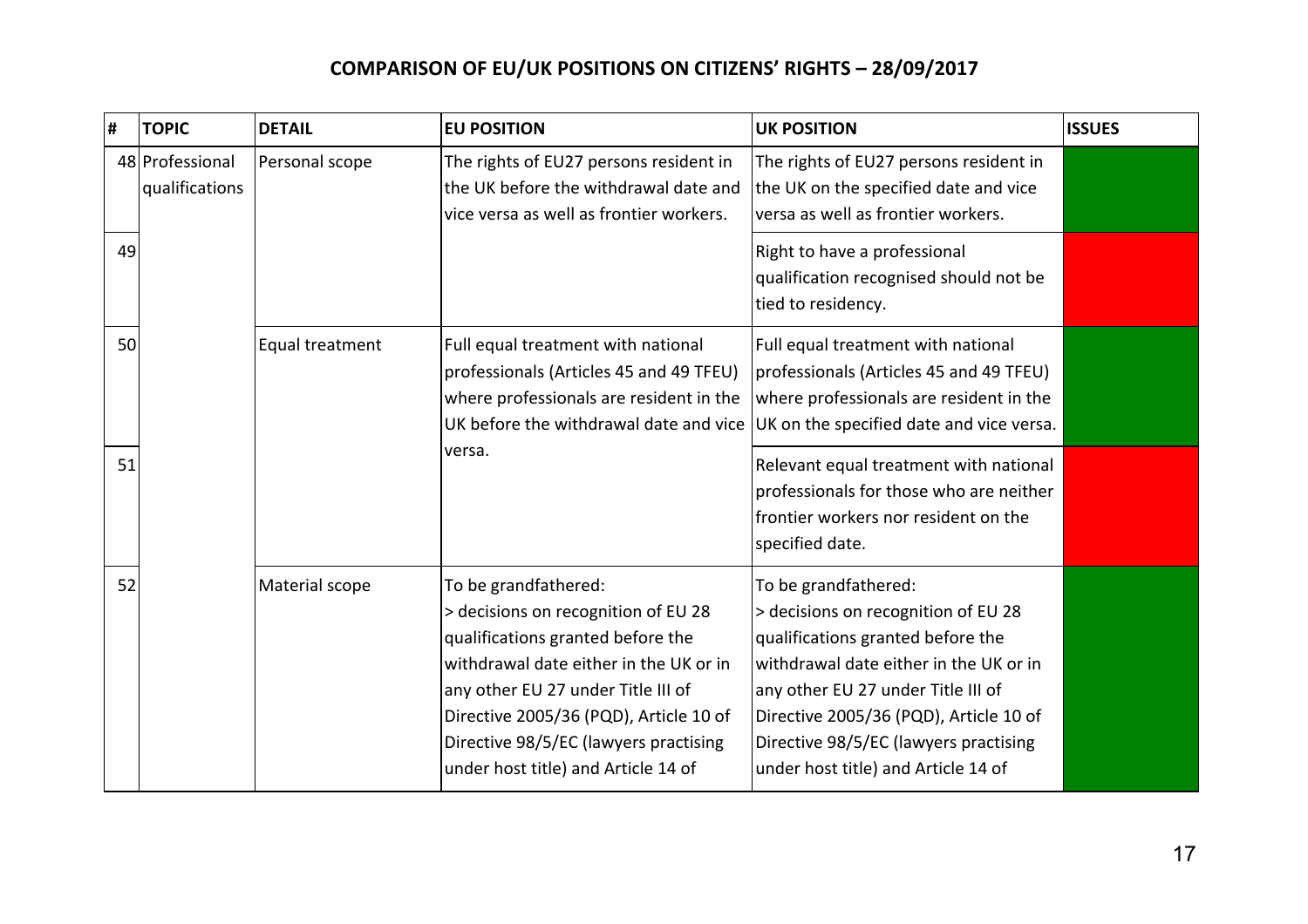| Ħ, | <b>TOPIC</b> | <b>DETAIL</b> | <b>EU POSITION</b>                                                                                                                                                                                                                                                                                                                                                                        | <b>UK POSITION</b>                                                                                                                                                                                                                                                                                                                                                                                                                                                           | <b>ISSUES</b> |
|----|--------------|---------------|-------------------------------------------------------------------------------------------------------------------------------------------------------------------------------------------------------------------------------------------------------------------------------------------------------------------------------------------------------------------------------------------|------------------------------------------------------------------------------------------------------------------------------------------------------------------------------------------------------------------------------------------------------------------------------------------------------------------------------------------------------------------------------------------------------------------------------------------------------------------------------|---------------|
|    |              |               | Directive 2006/43/EC (approved<br>statutory auditors).                                                                                                                                                                                                                                                                                                                                    | Directive 2006/43/EC (approved<br>statutory auditors).                                                                                                                                                                                                                                                                                                                                                                                                                       |               |
| 53 |              |               | > decisions on recognition of 3rd<br>country qualifications which have been<br>assimilated to EU qualifications after 3<br>years of exercise in the EU28 which first<br>recognised them                                                                                                                                                                                                   | > decisions on recognition of 3rd<br>country qualifications which have been<br>assimilated to EU qualifications after 3<br>years of exercise in the EU28 which first<br>recognised them                                                                                                                                                                                                                                                                                      |               |
| 54 |              |               | completed under the rules applicable<br>before the withdrawal date (both EU<br>and third-country recognitions)<br>including ongoing compensatory<br>measures to obtain recognition under<br>Title III of Directive 2005/36 (PQD),<br>Article 10 of Directive 98/5/EC (lawyers<br>practising under host title) and Article<br>14 of Directive 2006/43/EC (approved<br>statutory auditors). | $>$ on-going recognition procedures to be $>$ on-going recognition procedures to be<br>completed under the rules applicable<br>before withdrawal date (both EU and<br>third-country recognitions) including<br>ongoing compensatory measures to<br>obtain recognition under Title III of<br>Directive 2005/36 (PQD), Article 10 of<br>Directive 98/5/EC (lawyers practising<br>under host title) and Article 14 of<br>Directive 2006/43/EC (approved<br>statutory auditors). |               |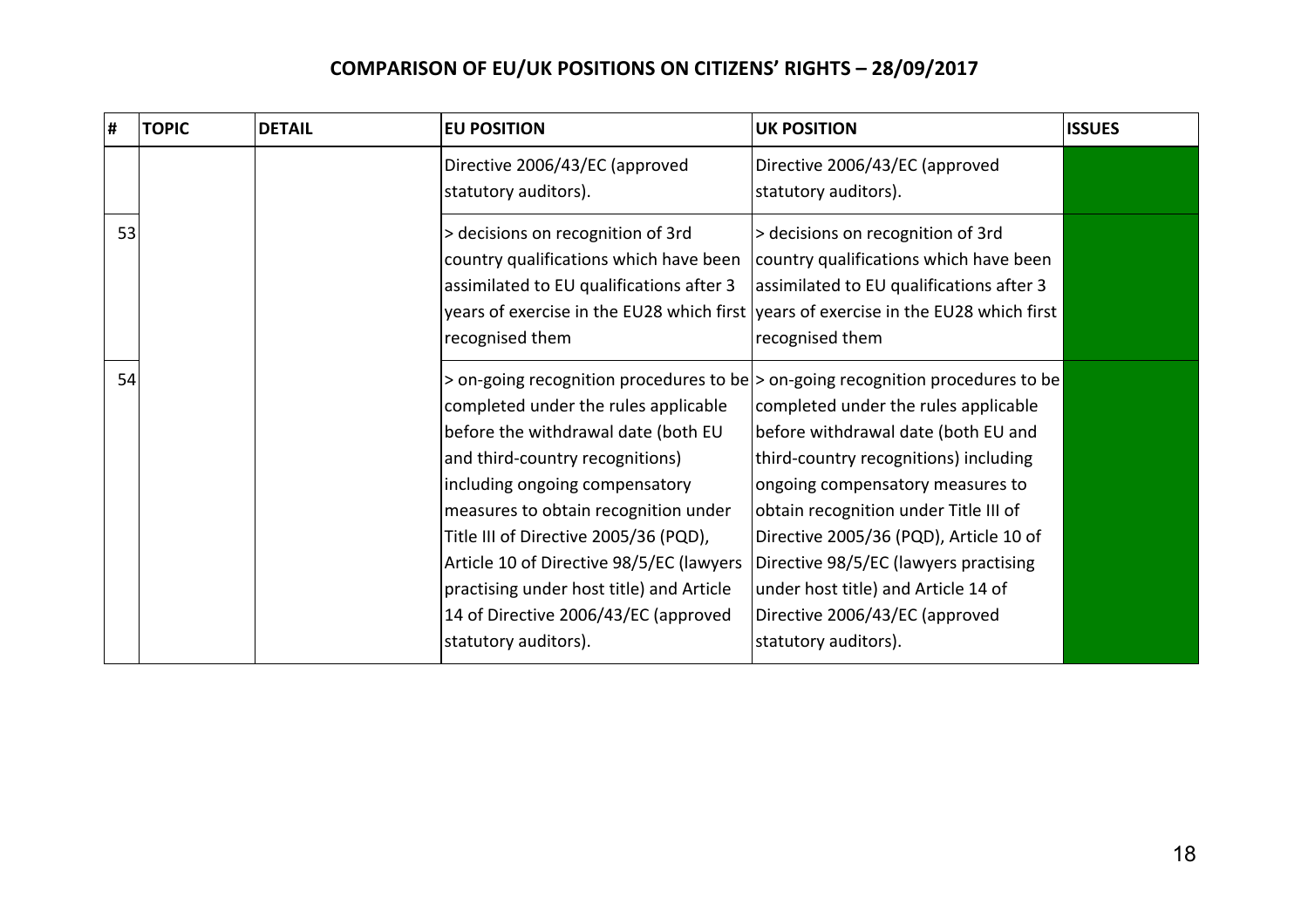| Ħ, | <b>TOPIC</b> | <b>DETAIL</b> | <b>EU POSITION</b>                                                                                                                                                                                           | <b>UK POSITION</b>                                                                                                                                                                                                                                                                                                                                                                                                                                                                                                                                                                                                          | <b>ISSUES</b> |
|----|--------------|---------------|--------------------------------------------------------------------------------------------------------------------------------------------------------------------------------------------------------------|-----------------------------------------------------------------------------------------------------------------------------------------------------------------------------------------------------------------------------------------------------------------------------------------------------------------------------------------------------------------------------------------------------------------------------------------------------------------------------------------------------------------------------------------------------------------------------------------------------------------------------|---------------|
| 55 |              |               | EU to clarify on the basis of the list<br>provided by the UK.                                                                                                                                                | Continued recognition of other<br>professional qualifications, including of<br>EU-wide licenses and certificates, which<br>are recognised throughout the EU<br>without a recognition decision under<br>relevant EU law*.                                                                                                                                                                                                                                                                                                                                                                                                    |               |
| 56 |              |               | To the extent that there is no<br>recognition decisions before withdrawal the course of being obtained, but the<br>date or ongoing recognition procedures citizen hasn't been through or begun<br>the scope. | PQs that have been obtained, or are in<br>at withdrawal date, this issue is outside the process of having their qualification<br>recognised, can be recognised after<br>withdrawal date.<br>The material scope includes Title II of<br>Directive 2005/36(PQD) as well as<br>lawyers practicing under home title (not<br>requiring any recognition decision)<br>under Directive 77/249 and Article 2 of<br>Directive 98/5/EC (lawyers - services<br>and establishment under home title) as<br>well as conditions related to<br>qualifications specified in Article 3 of<br>Directive 2006/43 (Statutory Audit<br>Directive). |               |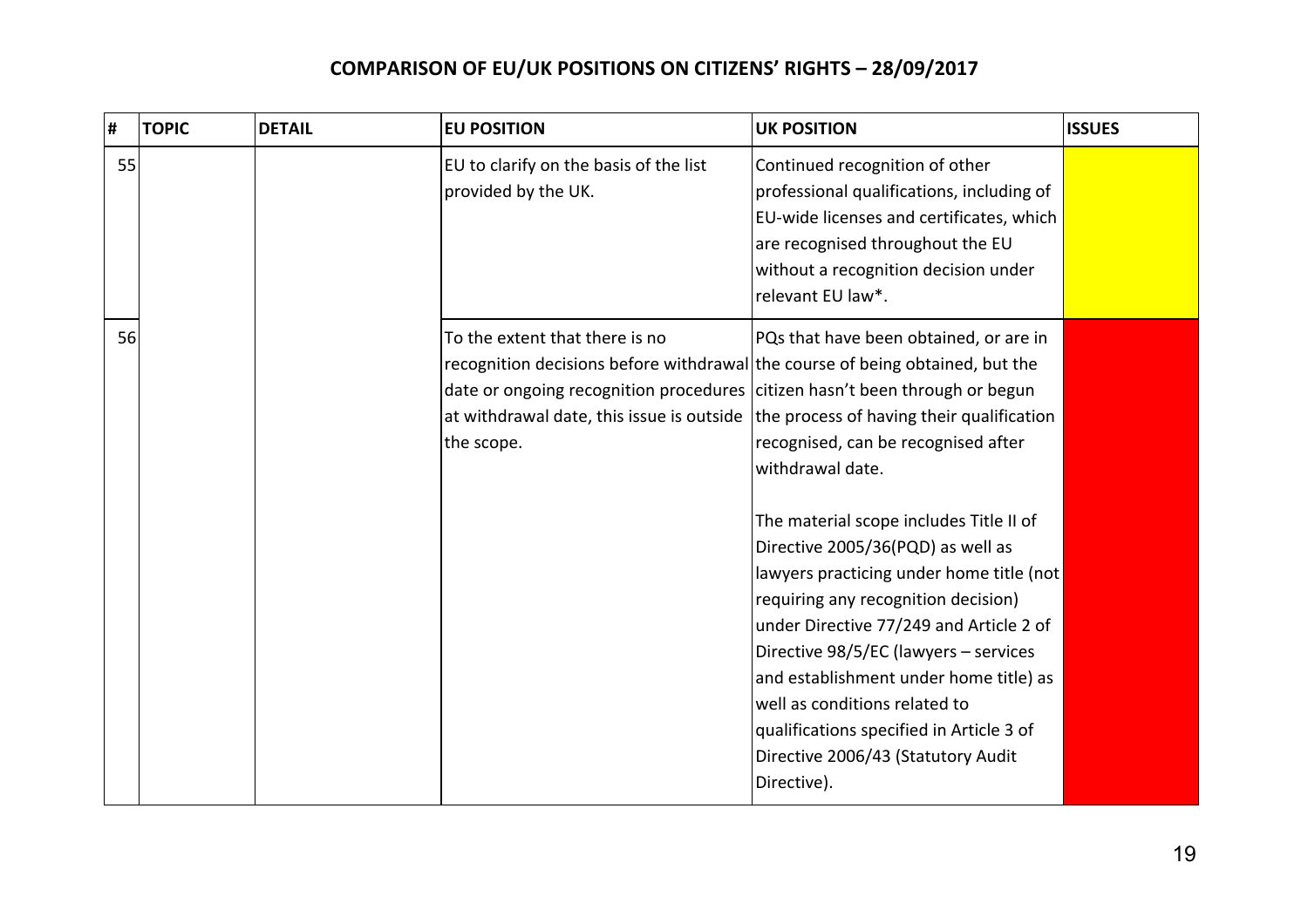| #  | <b>TOPIC</b>                   | <b>DETAIL</b>     | <b>EU POSITION</b>                                                                                                                                                                                                                                                                                                                                                      | <b>UK POSITION</b>                                                                                                                                                                                                                        | <b>ISSUES</b> |
|----|--------------------------------|-------------------|-------------------------------------------------------------------------------------------------------------------------------------------------------------------------------------------------------------------------------------------------------------------------------------------------------------------------------------------------------------------------|-------------------------------------------------------------------------------------------------------------------------------------------------------------------------------------------------------------------------------------------|---------------|
| 57 |                                | Territorial scope | The effects of grandfathered<br>recognition decisions limited to the<br>issuing State - no subsequent single<br>market rights (second establishment -<br>cross-border provision of services)<br>under EU law, and no grandfathering of<br>recognition decisions in States other<br>than the State where the UK national is<br>residing or working as a frontier worker. | The right to have a qualification<br>recognised and right to practise a<br>profession should apply across UK and<br>all EU 27 states.                                                                                                     |               |
|    | 58 Other<br>economic<br>rights | Personal scope    | The rights of EU27 residents in the UK<br>before the withdrawal date and vice<br>versa.                                                                                                                                                                                                                                                                                 | The rights of EU27 residents in the UK<br>on the specified date and vice versa.                                                                                                                                                           |               |
| 59 |                                | Rights            | Individuals shall maintain all their<br>rights, including equal treatment, under relevant provisions of EU law, including<br>Articles 21, 45 and 49 TFEU, and under<br>Directive 2004/38, Regulation 492/2011 State of residence or frontier work (e.g.<br>as in associated rights.                                                                                     | Protect the rights of individuals under<br>the rights under Article 49 TFEU in the<br>the right to set up and manage an<br>undertaking, the right to equal<br>treatment in the participation in the<br>capital of EU companies or firms). |               |